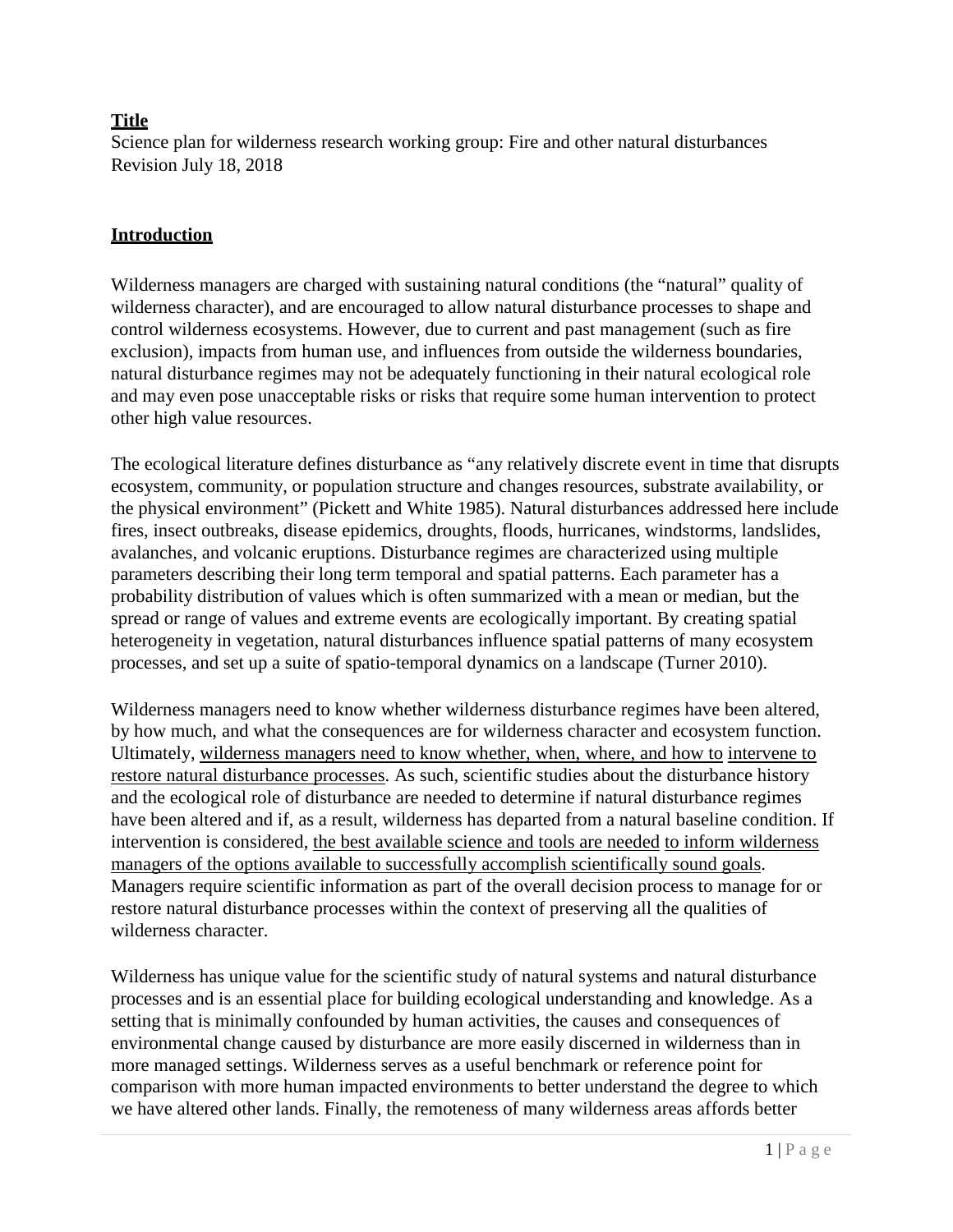opportunities for new discoveries about the contribution of natural disturbances to ecosystem structure and function because natural disturbances can be observed without human interference.

This document summarizes the science of natural disturbances in wilderness and prioritizes knowledge gaps. Two types of science are discussed: science that can inform wilderness stewardship, and science derived from using wilderness as a natural benchmark. The scientific body of knowledge is derived from studies that take place inside or outside wilderness. This document focuses on two major natural disturbance processes that have a role in wilderness: fire and insects. Disturbances caused by non-native species are not addressed here, unless they interact in important ways with a natural disturbance. Though natural disturbance science has linkages to science on invasive species, climate change, wildlife, and human behavior, those fields are outside the scope here and are only given cursory treatment.

#### **Background and state-of-knowledge**

In terms of frequency and area affected, the two major natural disturbances affecting wilderness areas are wildland fire and insect outbreaks. These two natural disturbance regimes are responsible for much of the variation we see in vegetation structure and composition.

#### *Fire*

Due to the geography of fire in the United States, the majority of published science has focused on western ecosystems, and primarily forested ecosystems. Within most western forests and rangelands, a widespread and ubiquitous pattern of fire exclusion has been documented. However, the effects of fire exclusion and the function of fire itself have been found to function differently across forested ecosystems as a result of differences in regional climates, ignition availability, and local topography. This variation has complicated development of predictive models of fire regimes and clear direction for managing and restoring natural fire regimes in wilderness. One source of this variation is the influence of Native American burning on the fire regimes that shaped many wilderness landscapes across North America (Barrett 1980, Bonnicksen et al. 1999, Williams 2002). There is no doubt that, over the last 10,000 years, Native Americans have used fire for many reasons, such as land clearing, signaling, wildlife habitat manipulation, and warfare, and these fires, coupled with lightning-ignited fires, have shaped wilderness landscapes. It is difficult, if not impossible, to quantify the role of Native American burning on historical fire regimes in wilderness settings, but human-ignited burning has been going on for so long that it created ecosystems that have evolved with fire. Lightning fires may have been more prevalent in western North America probably because lightning and burning seasons coincided, while Native American burning was probably more dominant in the east because fire season is primarily in the spring when lightning occurrence is low. Regardless, human-ignitions were an integral part of wilderness fire regimes.

Historical fire regimes have been described and quantified from primarily three sources 1) age analysis of fire-scarred trees, 2) pollen and charcoal analysis from lake sediments and packrat middens, 3) charcoal evidence in soils, and 4) burned area patterns (Maruoka and Agee 1994). Most of the early fire history research was done at the stand- and tree-level (fire-scarred trees) which provided limited spatial and temporal depth; the paleo-ecological sediment studies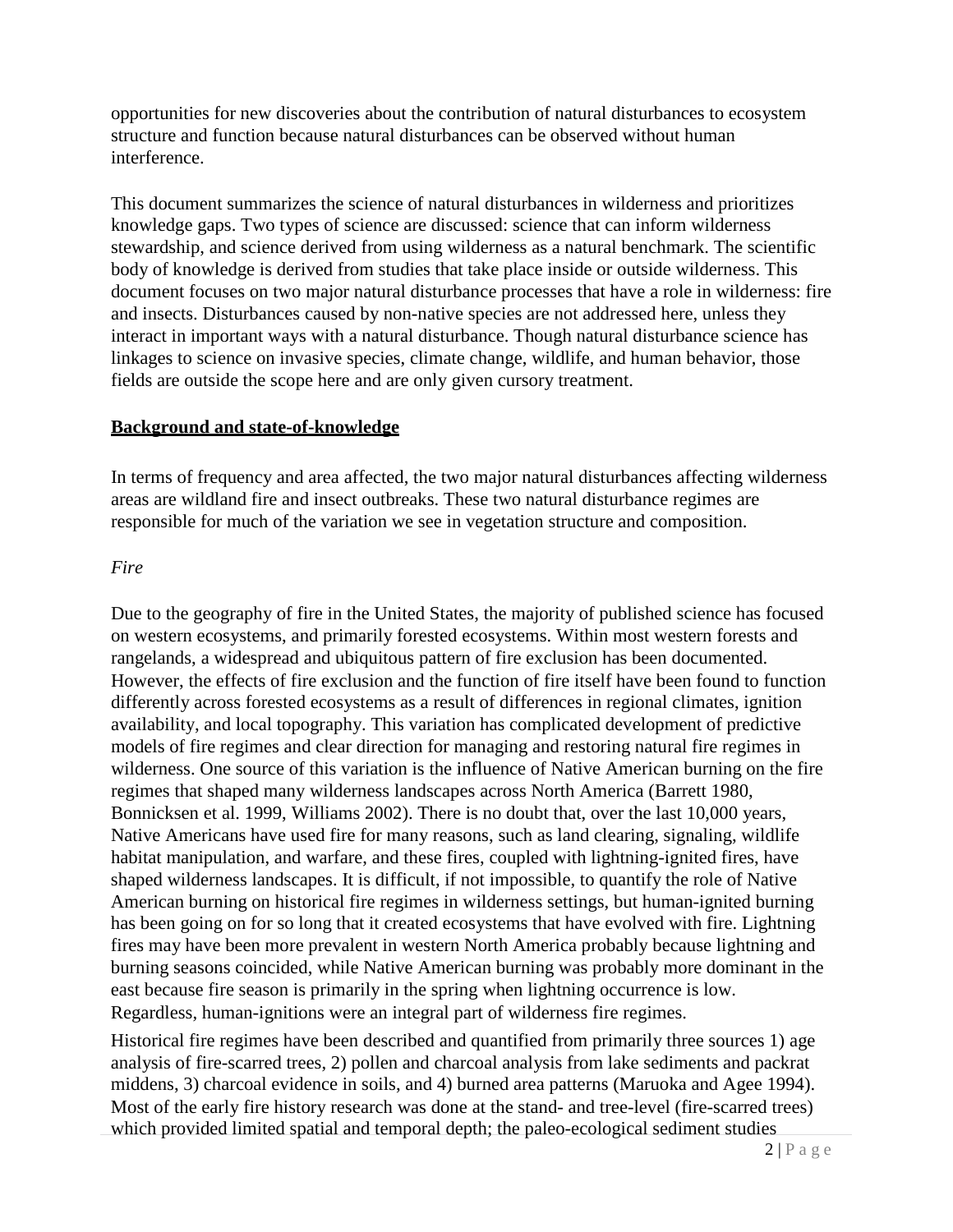provided deep temporal domains but limited spatial extents and temporal resolution. Large landscape-scale fire history studies in wilderness have increased our understanding of the multivariate drivers of fire regimes (e.g., McKenzie et al. 2000, Heyerdahl et al. 2002, Rollins et al. 2002) and led to the acceptance of variability and patchiness as core principles of landscape ecology (Turner 1989).

Large scale datasets are also important for advancing knowledge about natural fire regimes. Remotely sensed satellite data have led to the development of several important large-scale geospatial data sets and tools for describing vegetation, fuels, topography, fire occurrence, and burn severity (Rollins et al. 2006, Eidenshink et al. 2007, Hawbaker et al. 2008). These data products have been critical for studying natural fire regimes at large landscape scales (e.g., Haire et al. 2013, Morgan et al. 2014, Parks et al. 2015), and providing wilderness relevant information to managers (e.g., Black and Opperman 2005, Miller 2007, Keane and Karau 2010, Dillon et al. 2011, Parks 2014a). Gridded weather and climate products derived from meteorological station data (e.g., Daly et al. 2000) have provided crucial information for understanding the geography of fire and the drivers of fire regimes. These data have been used to tease out the complex influence of climate on fire regimes from other biophysical variables (e.g., topography) and have recently highlighted the value of wilderness areas as natural benchmarks (Parisien et al. 2012, Parks et al. 2014c).

The ecological effects of long term fire exclusion are well established and widely observed. Without fire, dead fuels have accumulated, tree densities have increased, shade tolerant species have increased in dominance, and trees have encroached on non-forest vegetation (Weaver 1943). The loss of landscape heterogeneity due to fire exclusion has important implications for habitat diversity and conservation (Fontaine et al. 2009).

The practice of allowing natural fires to burn in a handful of large western US wilderness areas has allowed scientists to quantify the effects of repeated fires on landscapes (Miller and Aplet 2016). For example, short interval reburns have higher charcoal production compared to single high-severity fires (Donato et al. 2009), which is noteworthy given the biochemical activity and long-term persistence of char in forest soils (DeLuca and Aplet 2008). Similarly, the resprouting hardwood tree and shrub-dominated plant community created by repeated highseverity fires supported higher bird density and different bird species assemblage compared to adjacent once-burned forest (Fontaine et al. 2009). Recurring fires in wilderness have shown pattern-process dynamics and helped to develop and test ecological theories about ecosystem resilience. In particular, evidence of the self-limiting effects of fires, whereby previous fires moderate or limit the severity, spread, and occurrence of subsequent fires has been found for several ecosystems (Collins et al. 2009, Parks et al. 2014b, Parks et al. 2015, Parks et al. 2016b). Recurring fires do not always result in stabilizing feedbacks and in some cases, positive (amplifying) feedbacks can initiate long-term vegetation change, for example conversion of

forest to grassland (Savage and Mast 2005, Coppoletta et al. 2016, Coop et al. 2016). After long term fire exclusion, wilderness landscapes can be particularly susceptible to amplifying feedbacks. Although dramatic, some of these types of "compounded perturbations" (sensu Paine et al. 1998) may be well within the natural range of variability and may even serve a restorative function for landscapes altered by long-term fire exclusion (Larson et al. 2013, Lauvaux et al. 2016).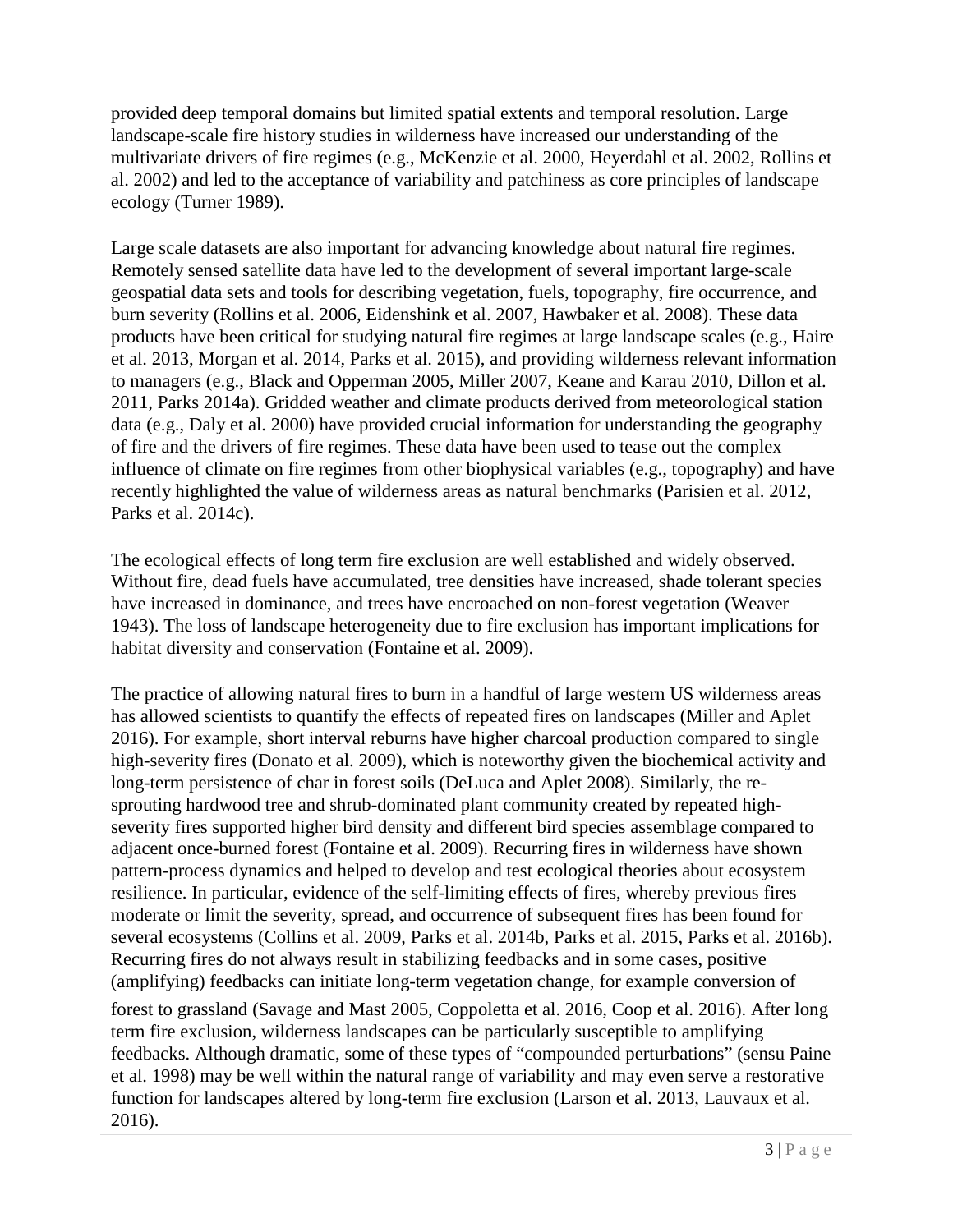#### *Insect outbreaks*

As with fire, native insects that feed on and reproduce in trees are persistent and integral components of forest ecosystems. Native forest insects that influence landscape-scale disturbance patterns can be grouped into phloem feeders (i.e., bark beetles) and foliage feeders (i.e., defoliators) (Table 1) and both are significant causes of tree mortality (Meigs et al. 2015). Most tree-killing bark beetle species attack and reproduce in a particular tree species, although defoliator species can be more polyphagous. Like forest fires, outbreaks of native insects can be considered "natural" or even necessary ecological events (Ryerson et al. 2003), and their historical prevalence has been documented using tree rings (Swetnam and Lynch 1993, Perkins and Swetnam 1996, Berg et al. 2006, DeRose and Long 2007, Axelson et al. 2015), and sediment records (Brunelle et al. 2008, Morris and Brunelle 2012). Defoliator feeding results in reduced tree growth which is evidenced in cross-dated tree-ring reconstructions and can be temporally quite extensive (e.g.> 700 years). Defoliator population outbreaks also tend to be cyclical and on a shorter time scale than outbreaks of bark beetles that require larger trees. Because bark beetles kill their host tree, the temporal extent for dating historical outbreaks is limited to the past  $200\pm$ years, thereby also limiting our understanding of historical outbreak frequency and duration. Although lake sediment cores can be used to estimate the pattern of disturbances over a longer time frame, based on shifts in pollen abundance, the temporal and spatial scale is coarser than estimates from tree-rings (Morris et al. 2015).

| Common name                 | Scientific name           | <b>Major host species</b>                                                                                                                          |
|-----------------------------|---------------------------|----------------------------------------------------------------------------------------------------------------------------------------------------|
| <b>Phloem Feeders</b>       |                           |                                                                                                                                                    |
| Douglas-fir beetle          | Dendroctonus pseudotsugae | Pseudotsuga menziesii                                                                                                                              |
| eastern larch beetle        | Dendroctonus simplex      | Larix laricina                                                                                                                                     |
| European spruce bark beetle | Ips perturbatus           | Picea engelmannii, Pi. glauca,<br>Pi. sitchensis                                                                                                   |
| fir engraver                | Scolytus ventralis        | Abies concolor, A. grandis, A.<br>magnifica,                                                                                                       |
| Jeffrey pine beetle         | Dendroctonus jeffreyi     | Pinus jeffreyi                                                                                                                                     |
| mountain pine beetle        | Dendroctonus ponderosae   | Pinus albicaulis, P. aristata, P.<br>balfouriana, P. contorta, P.<br>flexilis, P. lambertiana, P.<br><i>monticola, P. ponderosa, and</i><br>others |
| pine engraver               | I. pini                   | Pinus contorta, P. jeffreyi, P.<br>lambertiana, P. monticola, P.<br><i>ponderosa</i> , and others                                                  |
| piñon ips                   | I. confuses               | Pinus edulis, P. monophylla                                                                                                                        |
| roundheaded pine beetle     | Dendroctonus adjunctus    | Pinus ponderosa                                                                                                                                    |

Table 1. Native insects that can cause landscape-scale tree mortality and significant growth reduction in forest ecosystems across the United States.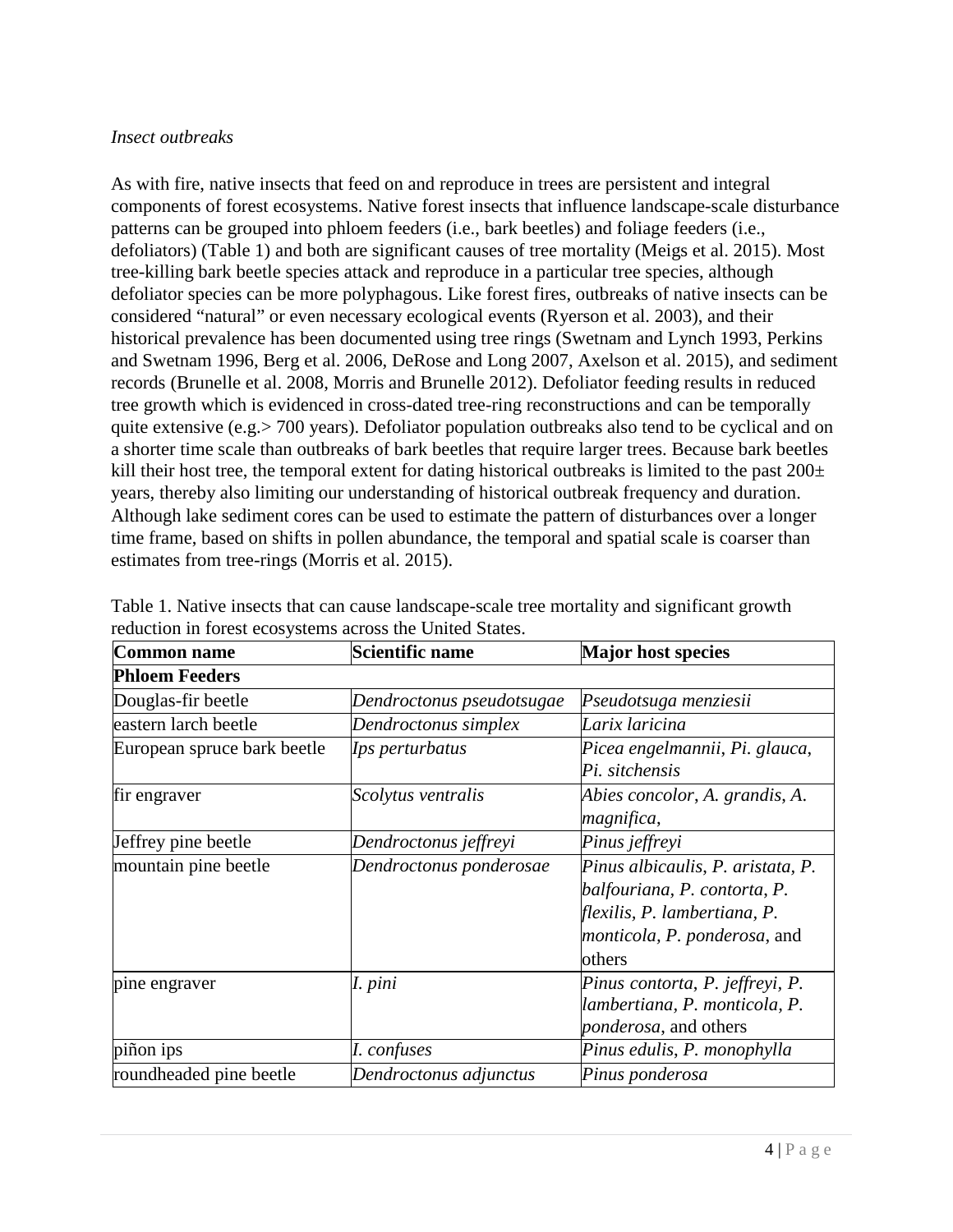| southern pine beetle       | Dendroctonus frontalis     | P. echinata, P. engelmannii, P.<br>glabra, P. palustris, P.<br>ponderosa, P. strobus, P. taeda,<br>P. virginiana |
|----------------------------|----------------------------|------------------------------------------------------------------------------------------------------------------|
| <b>Foliage Feeders</b>     |                            |                                                                                                                  |
| Douglas-fir tussock moth   | Orgyia pseudotsugata       | Abies spp, Pseudotsuga menziesii                                                                                 |
| eastern spruce budworm     | Choristoneura fumiferana   | Abies balsamea                                                                                                   |
| forest tent caterpillar    | Malacosoma disstria        | Populus spp., and other broadleaf<br>species                                                                     |
| pandora pinemoth           | Coloradia pandora          | P. contorta, P. coulteri, P.<br>edulis, P. jeffreyi, P.lambertiana,<br>P. ponderosa                              |
| western spruce budworm     | Choristoneura occidentalis | Abies spp., Ps.menziesii, Pi spp                                                                                 |
| spruce beetle              | Dendroctonus rufipennis    | Picea engelmannii, P. glauca,<br>P. sitchensis                                                                   |
| western balsam bark beetle | Dryocoetes confusus        | <i>Abies lasiocarpa</i> , and others                                                                             |
| western pine beetle        | Dendroctonus brevicomis    | Pinus coulteri, P. ponderosa                                                                                     |

Insect development and survival are highly influenced by climate, and population outbreaks are often triggered and maintained by shifts in both temperature and precipitation (Régnière et al. 2012, Weed et al. 2013, Anderegg et al. 2015, Bentz et al. 2016). Changes in temperature directly influence the insect, while water limitation, in addition to other tree stressors such as pathogens, directly influence the host tree with concomitant indirect and often positive effects on insect population success (Bentz et al. 2010, Kolb et al. 2016). For bark beetles, tree stress is particularly important when population levels are low. Once triggered, however, multiple beetle species have the capacity for sustained population growth even when the stressor is removed (Raffa et al. 2008). Based on tree-ring analyses, cycles of defoliator activity over the past 700 years have been related to warm and dry conditions (Swetnam and Lynch 1993), with a trend toward more severe outbreaks in the  $20<sup>th</sup>$  century (Ryerson et al. 2003). Tree ring records suggest that bark beetle-caused tree mortality has also been historically widespread and often associated with warm temperatures and reduced precipitation, although in more recent years outbreaks tended to be more spatially and temporally synchronous and relatively more severe (Berg et al. 2006, Sherriff et al. 2011, Hart et al. 2014, Jarvis and Kulakowski 2015, O'Connor et al. 2015). In addition to weather conditions that trigger and maintain insect population growth, forest conditions that sustain population growth (e.g., large contiguous areas with suitable host species) must be present (Mattson et al. 1988, Fettig et al. 2014).

Phloem and foliage feeders can interact with each other, in addition to other biotic and abiotic disturbances such as fire (see next section). For example, defoliation can be one of many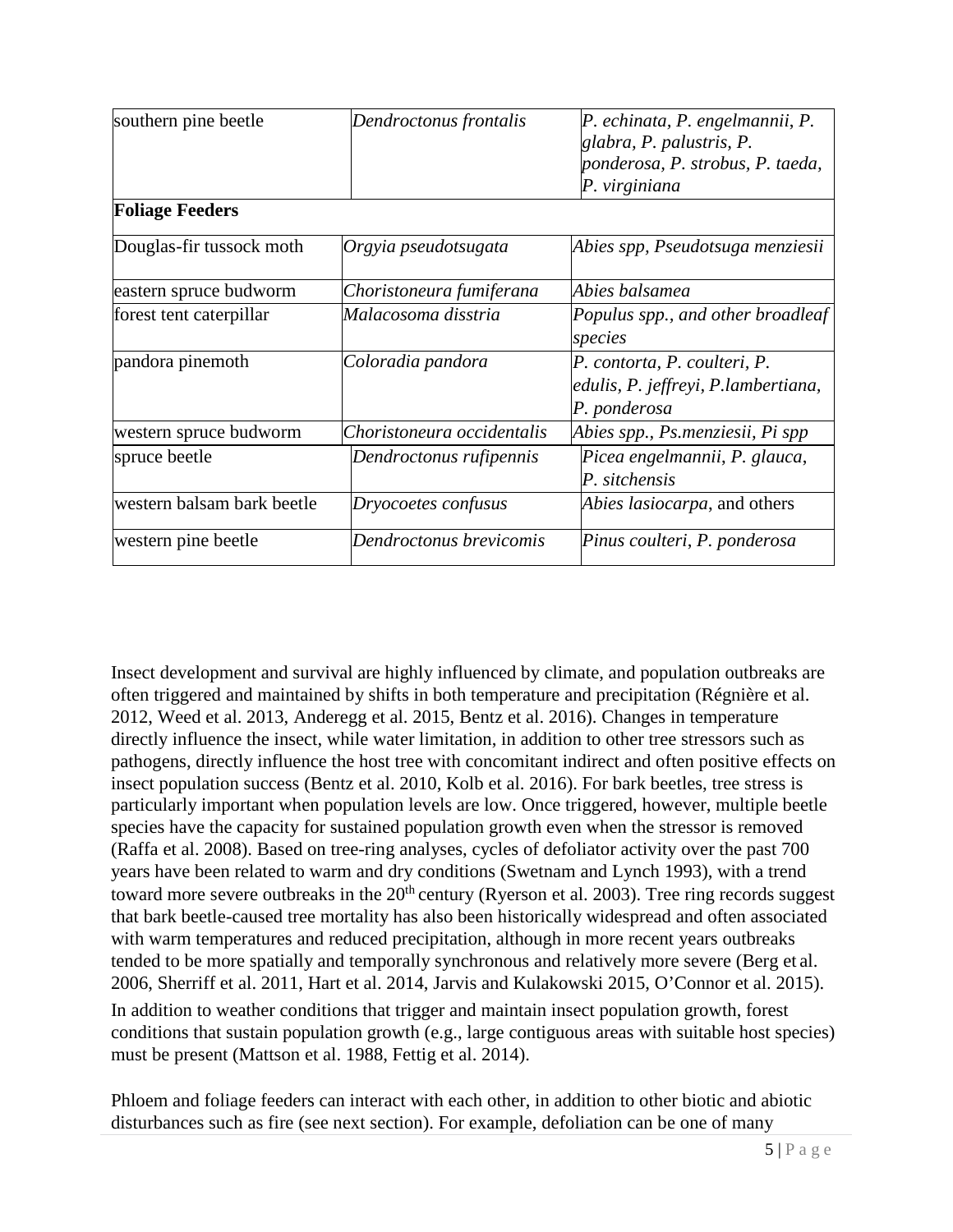stressors that increase host tree susceptibility to bark beetles. Similarly, fire-injured trees are susceptible to bark beetle attack, although the response is short-term and in the post-fire studies conducted did not result in insect population outbreaks (Davis et al. 2012, Powell et al. 2012). The relationship between bark beetle-caused tree mortality and subsequent fire potential is also complex, dynamic and non-linear, and research suggests that beetle-infested stands will burn differently than un-infested stands, although fire weather can be the most important driving factor (Hicke et al. 2012b). Interactions of fire and insects can delay or redirect successional pathways and alter species composition. In some cases, episodic outbreaks of native defoliators may serve a similar role to that of surface fires in directing succession (McCullough et al. 1998).

Post-outbreak stand conditions are a function of pre-outbreak stand conditions and will often differ dramatically from stand development following fire (Kulakowski et al. 2003), resulting in similar forest structure but different species composition (DeRose and Long 2007).

Carbon (C) fluxes in forest ecosystems occur through C02 uptake by plants and C release back into the atmosphere as plant material decomposes, and forest insect disturbances can play a large role. Clearly, the influence is complex and depends on multiple factors including the spatial and temporal scale of insect-caused tree mortality (Hicke et al. 2012a, Hicke et al. 2012b). Although bark beetle outbreaks can initially reduce C stocks by redistributing C from live (sink) to dead pools (sources), C storage is recovered within 5 to 20 years, and 100 years post-outbreak average C was found to be similar among disturbed and undisturbed lodgepole stands (Hansen et al. 2015). Defoliation typically reduces tree growth, which can cause a reallocation of C, although repeated defoliation can result in tree death and similar effects on ecosystem C as bark beetlecaused tree mortality (Hicke et al. 2012a).

### *Interacting disturbance regimes*

Disturbance regimes can interact with one another when disturbance events of different types (e.g., insect outbreak in recently fire-killed trees) occur in the same spatial location in relatively rapid succession (Bachelet et al. 2000, Bebi et al. 2003, Allen 2007). Disturbance regime interactions are important to understand because they may act to synergistically amplify or mute ecological consequences, and may also create cascades of consequences. Interacting disturbance regimes arise from complex interactions among myriad ecosystem processes and characteristics over multiple time and space scales, and these interactions dictate wilderness landscape responses into the future (Bachelet et al. 2000, Bebi et al. 2003, Allen 2007).

Fire and insect disturbances are both driven by weather, and are understood to be linked in important ways. Fire injured trees are more susceptible to attack by bark beetles (see above), but fires also reduce tree densities, a key driver of insect populations, thereby reducing the likelihood

of subsequent insect attacks. Low severity fire can also induce resin duct production that can be long-lasting and provide protection against subsequent bark beetle attacks (Hood et al. 2015). After an outbreak, beetle-killed trees alter the resistance of forests to fire with flammability fluctuating over several years as dead needles are dropped and snags fall, both influencing the structure of the fuel bed (Hicke et al. 2012b, Donato et al. 2013, Jenkins et al. 2014, Hansen et al. 2015).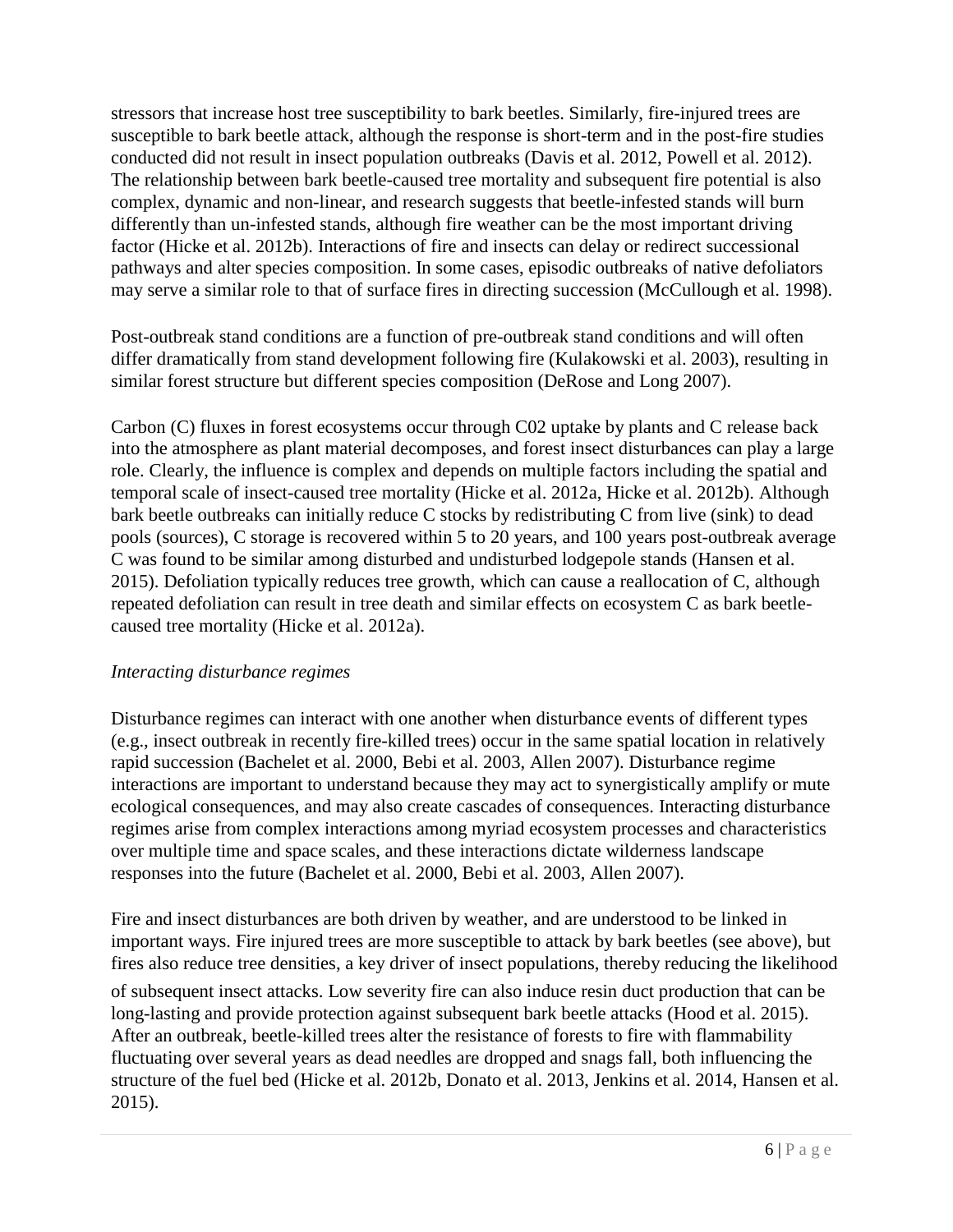Drought is a disturbance that interacts with both fire and insect regimes in important ways. Drought can induce severe stress in trees that can lead to mortality, especially those trees at the dry fringes of their ranges. Drought stress can increase susceptibility to insect and beetle damage. Drought will also dry woody fuels that can foster more intense fires. Moreover, the dead fuels generated from drought-induced insect and disease outbreaks, may promote even higher fire intensities thereby killing even more trees (Santoro et al. 2001, Hicke et al. 2012b), and perhaps resulting in landscape shifts to different lifeforms that semi-permanently change wilderness character (Allen 2007).

Other consequences of disturbance interactions can change the physical environment. Wildland fire can lead to debris flows which can result in altered riparian habitat and affect the survival of native and exotic aquatic species (Benda et al. 1998). For example, debris flows after the Bitterroot fires of 2000 improved stream habitat for bull and cutthroat trout resulting in increases in both species' populations in and outside wilderness, and also caused decreases in exotic brown and rainbow trout populations (Sestrich et al. 2011).

### *Exotic impacts*

Especially important to wilderness issues is the interaction of exotic species invading wilderness systems and their impacts on disturbance regimes. Perhaps the most serious exotic invader is Cronatium ribicola, the fungus that causes White Pine Blister Rust (WPBR). Whitebark pine, an iconic wilderness species (Keane 2000), has been declining across its range because of the complex interaction between the mortality caused by mountain pine beetles, WPBR, and fire exclusion, which has reduced the habitat available for a bird, the Clark's nutcracker, to disperses the tree's seed into areas where whitebark pine can become a tree (Keane et al. 2012). The entire interaction is exacerbated by climate change (Smith-McKenna et al. 2014, Hansen et al. 2016). As these processes interact, wilderness landscapes change in both composition and structure, and the result may contain novel ecosystems and unusual species assemblages. Cheatgrass invasions into historical sagebrush grasslands have resulted in changes in plant community structures and fuel complexes that have resulted in more frequent fires and higher sagebrush mortality due to the increases in fine flashy fuels (Whisenant 1990, Billings 1992). And perhaps most important is the settlement of lands surrounding wilderness and the encroachment of human communities into the wilderness area of influence.

### **Research needs and knowledge gaps**

Natural disturbance regimes in wilderness are changing rapidly. Because fire and insect disturbance regimes have a strong climate forcing, both are changing in response to global climate change. Biotic invasions and the intensification of land use surrounding wilderness areas will also influence disturbance regimes in wilderness. What do wilderness managers need to know about these changes? What research is needed to inform management?

# *Larger Context*

Research is needed to test and continue to build theoretical foundations behind natural disturbance dynamics. The exploration of and the development of theory for natural disturbance dynamics demands a large spatiotemporal context, and there are group of important disturbances,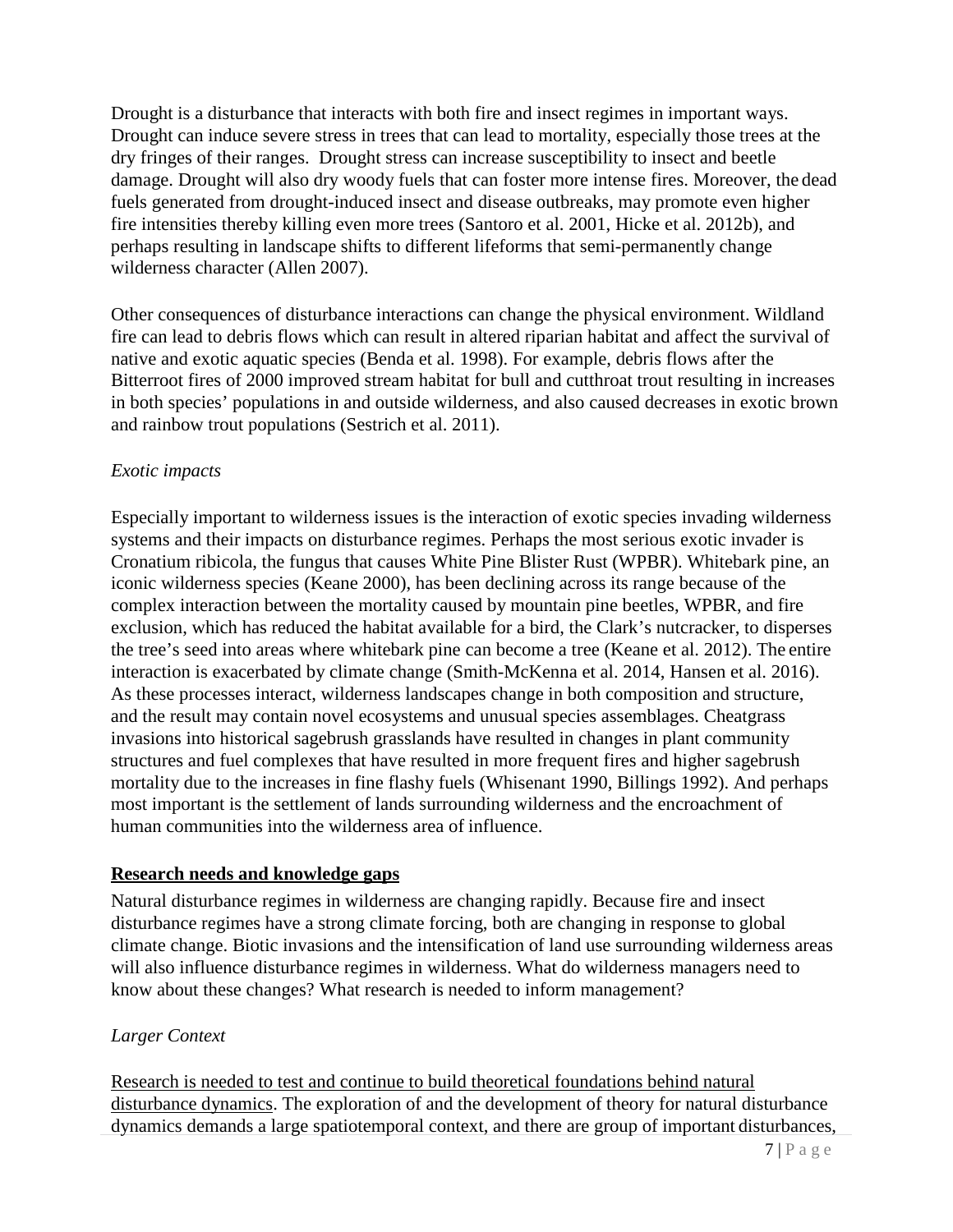call LIDs (Large Infrequent Disturbances) (Turner and Dale 1998), that can only be studied over large spaces. Moreover, there is emerging theory on the self-organizational capacity of natural disturbances (Peterson 2002, McKenzie et al. 2011), and these properties can only be quantified in a large expanse of land with minimal human impacts. There are many wilderness areas across the US large enough to capture the causes and effects of natural disturbance events, and to describe disturbance regimes over time. In addition to a large spatial context, a temporal record of disturbances prior to the  $20<sup>th</sup>$  century is needed to predict when ecosystems are no longer functioning within the range of historic variability. For several tree species, a temporal record of fire is relatively deep, but we lack such deep records for non-forest vegetation or for disturbances caused by insects such as bark beetle. For instance, recent climate-induced episodes of bark beetle-caused tree mortality have been cited as unprecedented regime shifts (Kurz et al. 2008, Logan et al. 2010, Kayes and Tinker 2012), yet available data for historical references are of short temporal scales.

Research is needed to determine if and how natural disturbances inside wilderness are affected by the management and condition of the surrounding non-wilderness landscape. Many disturbances (including fire and insects) have a contagious component and clearly don't respect the wilderness boundary, but there has been very little study of how the surrounding larger landscape, and its management regime, influences natural disturbance regimes in wilderness. One important example is the influence of suppression that occurs outside a wilderness. When ignitions that otherwise would have spread into the wilderness are suppressed, to what degree does that alter the fire regime in wilderness? Modeling studies are needed to quantify these influences, and determine how large a landscape needs to be to describe all fire interactions and to adequately characterize a natural disturbance regime, often referred to the minimum dynamic area (Pickett and White 1985, Karau and Keane 2007). Information developed from these studies could help identify wilderness areas that are too small for a natural disturbance regime to function and whether management intervention should be considered.

Because some research questions require data across very large spatial extents that exceed the size of even the largest wilderness area, there is a need to exploit datasets from studies that occur outside wilderness. For example, the increased availability of wall-to-wall gridded datasets that extend across both wilderness and non-wilderness lands can be used to improve our predictions of natural disturbance frequency and severity (e.g., Dillon et al. 2011 and Parks et al. 2018) and have clear relevance for the management and stewardship of wilderness. Such datasets should be used to further our understanding of the broad scale drivers of fire and other natural disturbance regimes. Studies of natural disturbance regimes and changing landscape dynamics that are not strictly conducted within wilderness still may be highly relevant for the stewardship of wilderness and need to be reinterpreted for application to the wilderness setting.

#### *Wilderness as a natural benchmark*

An important area of natural disturbance research that is greatly needed relies on using wilderness as a natural benchmark or reference. More knowledge is needed especially as the planet faces increasing stresses from a changing climate, increasing human footprint, and nonnative species. Knowledge derived from wilderness about natural disturbance regimes will help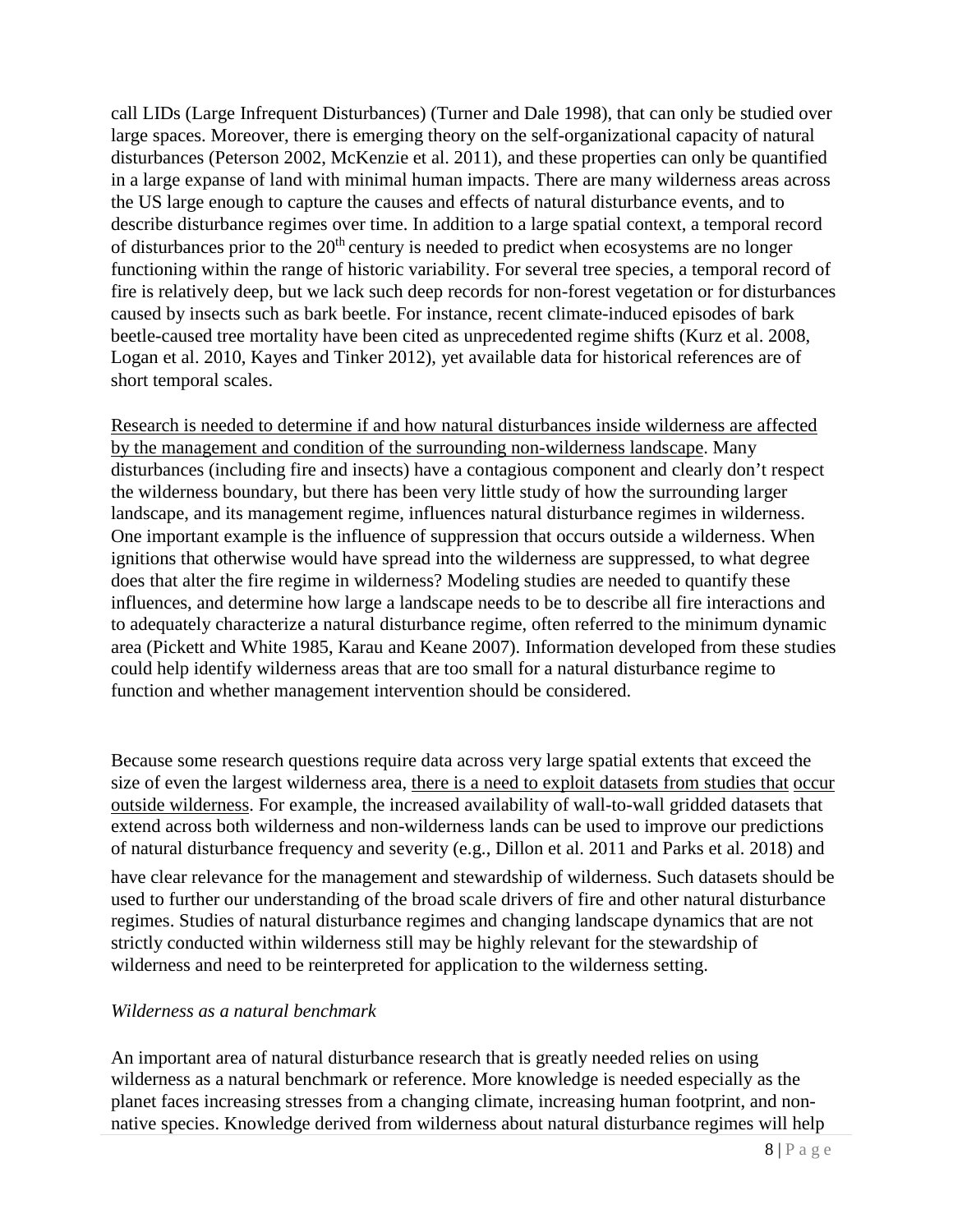society prepare for change and will have wide application for the management of nonwilderness. Comparisons of disturbance regimes inside of wilderness to those outside of wilderness will be particularly relevant in terms of understanding the degree to which nonwilderness disturbance regimes are altered and how factors driving fire regime characteristics may differ between protected and unprotected lands.

Data from wilderness landscapes are needed to quantify the historical range of variability (HRV) of landscape composition (e.g., vegetation types or structural stages) and structure (e.g., patch characteristics, landscape pattern). HRV approaches are being used to create a baseline in which to evaluate ecosystem resilience, health, and decline (Keane 2013, Dickinson 2014) and data from wilderness are needed to quantify HRV (Keane et al. 2009). Many regional, landscape, and stand models will also need these data from wilderness for initialization, parameterization, and validation to improve model predictions (Keane et al. 1996).

Research is needed to quantify benchmarks, reference conditions, and targets for management in wilderness landscapes (Keane 2012). Much has been written about using HRV to guide management, but little has been done to investigate the statistical techniques, modeling science, and field methods that are needed for quantifying historical, current, and future landscape conditions.

Monitoring of vegetation and ecosystem recovery after disturbance in wilderness is needed not only to track change in wilderness itself, but also to provide fundamental information about the magnitude, timing and trajectory of ecosystem responses in the absence of confounding human activities. For example, information from wilderness is needed to quantify natural, background levels of post-fire erosion in the absence of roads.

Research is needed to investigate if ecosystems with intact natural disturbance regimes are more resilient to climate change. For example, forests that have seen frequent fire may be less susceptible to drought due to lower tree densities and less competition for water. This hypothesized relationship between natural disturbance regimes and ecosystem resilience to a changing climate needs to be tested across a wide range of systems. Because wilderness is more likely to have intact, functional natural disturbance regimes, it provides a valuable opportunity for such studies.

# *Fire*

Better methods are needed to help managers decide whether, when, and where natural fires might be allowed to play out in wilderness. Existing decision-support tools have focused quantifying the short-term, negative consequences of fire and have not allowed a comprehensive assessment of the longer term benefits of fire, or the longer term consequences of suppression (Miller 2012). Methods are needed to provide a full accounting of the risks and benefits of fire, and of fire suppression. Research is needed to develop innovative econometric approaches that can quantify the long-term opportunity costs and benefits of management as well as the shortterm ones.

Research is needed to better understand the relationship between spatial heterogeneity in fire severity and ecosystem resilience. Fire interacts with underlying variability in physical and biotic characteristics, resulting in spatial heterogeneity in fire effects. In particular, the spatial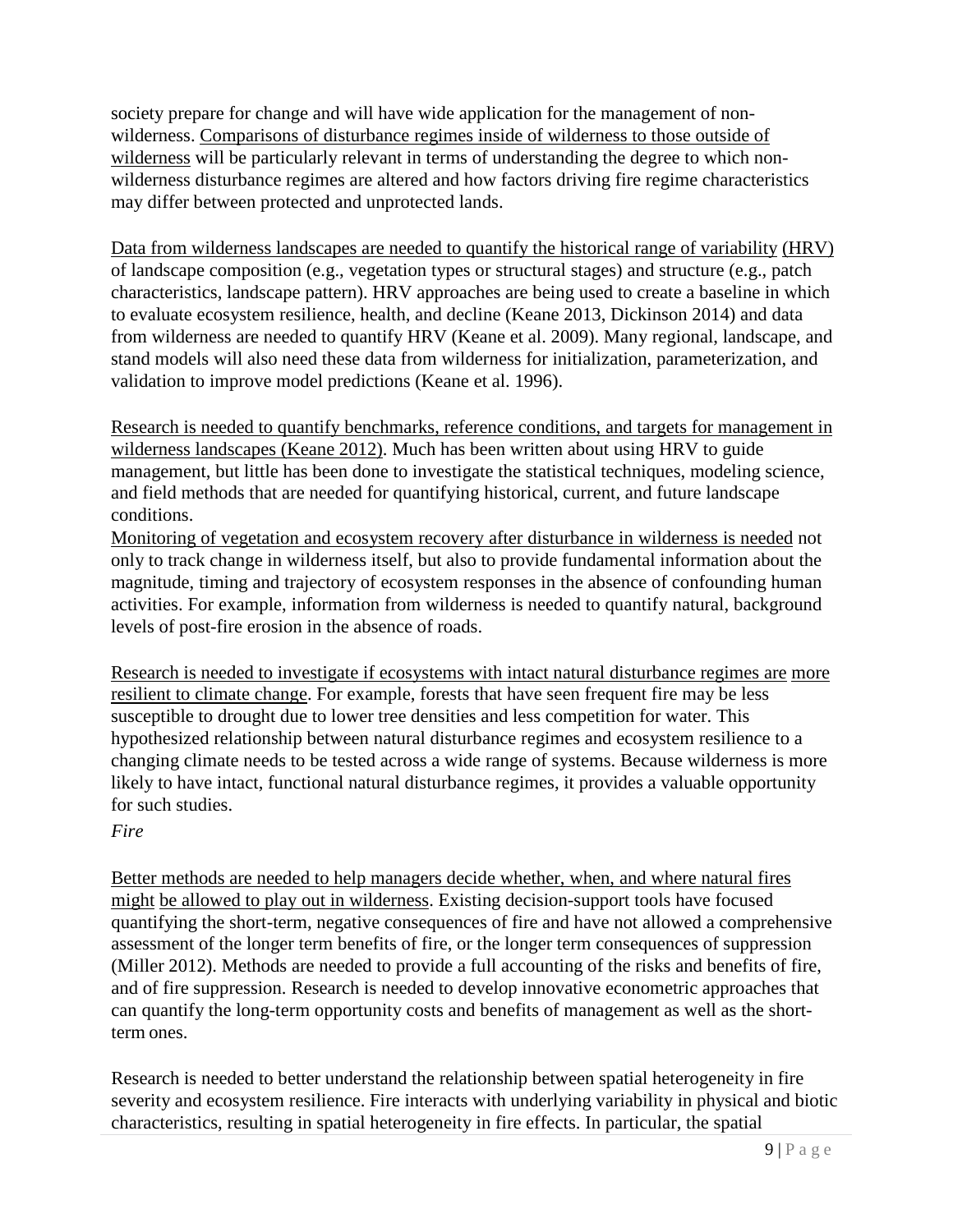heterogeneity of fire refugia, or places less affected by fire within the burn mosaic, are thought to play a key role in the ongoing function of fire-prone forested systems, providing both short- and long-term potential for forest recovery, and facilitating species' persistence and range shifts [\(Hannah et al. 2014\). R](https://www.researchgate.net/publication/262787569_Fine-grain_modeling_of_species_response_to_climate_change_Holdouts_stepping-stones_and_microrefugia)esearch is needed to help managers identify fire refugia, understand their ecological functions, and make the best use of this knowledge to promote resilient ecosystems.

Research is needed to distinguish post-fire ecosystem changes that are uncharacteristic from those that may be restorative. As rates of burning increase on wilderness landscapes, long term effects from recurring fires may manifest as negative (or stabilizing) feedbacks (e.g., the situation in which previous fire moderates the severity of subsequent fires), or as positive (amplifying) feedbacks, which in some cases can initiate long-term vegetation change (e.g., Savage and Mast 2005). Of particular importance to a manager is knowing how to perceive the dramatic and persistent change in the context of the natural range of variability. Is it an ecological catastrophe, perhaps a result of mismanagement, or is it a step toward a restored ecological function? (Larson et al. 2013, Lauvaux et al. 2016).

Research is needed to better predict the potential for novel fire regimes arising from direct and indirect effects of climate change. Incorporation of greater mechanistic detail in fire-climate models will be needed to help managers plan for realistic scenarios for direct climate change impacts on future fire regimes. Climate change will directly alter wilderness fire regimes in the future (Stephens et al. 2013). Much current research on climate-induced changes to fire regimes is based on statistical models relating fire regime attributes to climate variables, and then projecting these statistical relationships using future climate scenarios (e.g., Westerling et al. 2011, Parks et al. 2016a). This is an important first step, but predictions about future fire regimes using such approaches have several limitations (McKenzie and Littell 2011). For example, increases in area burned with increasing drought stress are fundamentally limited by the area available to burn in given region (McKenzie and Littell 2011): fire area burned cannot increase indefinitely in a warming climate. Moreover, biologically implausible results are obtained when statistical models are used to forecast future fire regimes without considering important mechanisms governing fire regime attributes (e.g., Westerling et al. 2011), such as the selflimiting effect of past fires on subsequent fire spread (past fires consume fuels, limiting future fires). Furthermore, climate change will indirectly alter future fire regimes by reorganizing species' distributions and community composition across the landscape (Parks et al. 2018). For example, fire-severity, effects, and post-fire succession in mixed-conifer forests of the northern Rocky Mountains is strongly affected by the presence and abundance of the very fire-tolerant conifer tree, western larch (Belote et al. 2015). The reduction of western larch that is projected by current species distribution models (Rehfeldt and Jaquish 2010) would inarguably result in altered fire regimes. Future modeling studies that integrate potential future species range shifts and community composition—biological drivers of fire regime attributes—with direct climate change effects on physical drivers of fire regimes will enhance climate change adaptation planning for wilderness fire management.

Research and monitoring to improve detection and control of invading non-native plants with high potential to disrupt wilderness fire regimes should become a priority. The effects of invasive non-native plants, pathogens, and insects on fire regimes are potentially devastating, and are exceptionally difficult to predict. Invasive plants, especially introduced non-native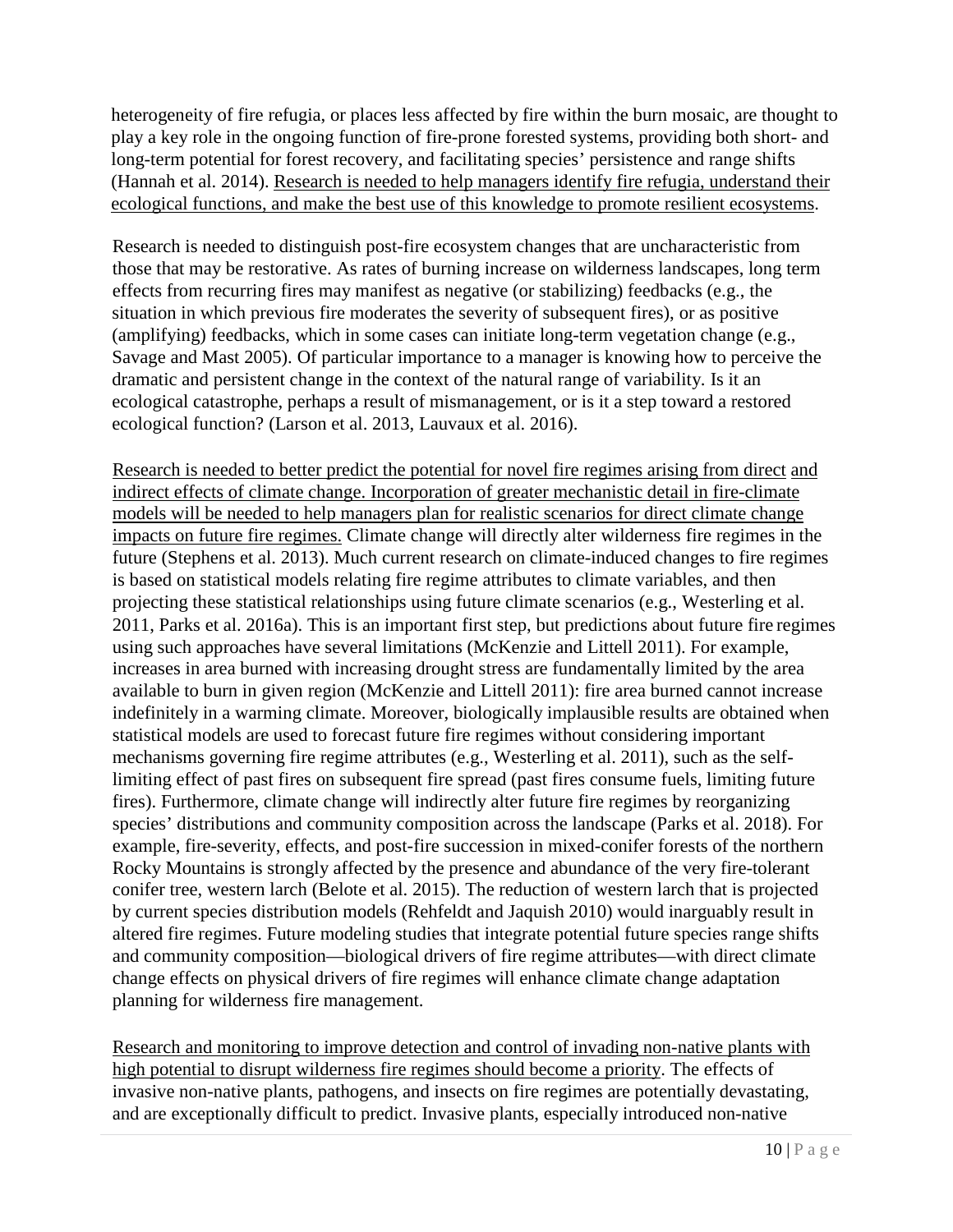annual grasses, have already altered fire regimes across vast portions of North America. Examples include cheatgrass, which has invaded native sagebrush rangelands across the Great Basin, bufflegrass in the desert Southwest (McDonald and McPherson 2013), and cogongrass and *Microstegium vimineum* in the Southeast (Flory et al. 2015). Invasive grasses alter fire regimes by increasing fine fuel loads and fire intensity (McDonald and McPherson 2013); increasing fire frequency, and spread (Balch et al. 2013); and more successfully occupying postfire environments to the exclusion of native vegetation (Flory et al. 2015).

## *Insects*

Research is needed that will help managers of wilderness areas decide when tree mortality caused by native insects is outside of spatial and temporal bounds within which changes occur yet stability and resiliency is maintained. A historical understanding of the spatial and temporal boundaries of insect disturbances and their influence on long-term forest ecosystem dynamics, however, is hindered by a lack of long term data, particularly for tree-killing bark beetles. Longterm (i.e., > 200 years BP) data on insect-caused disturbance patterns and associated climate in multiple vegetation types are needed. Development of methods that augment the relatively shortterm tree-ring analyses will be required. At the same time, however, an understanding is needed of the impact of ongoing climatic changes on disturbance processes and the potential for events to occur that are beyond historical ranges both spatially and temporally (Keane et al. 2009,Weed et al. 2013). Because interactions between plants and native insects evolve over long time periods, a better understanding of life history traits of both insects (e.g., seasonal timing and response to plant defense) and their plant hosts (e.g., defense traits) that have evolved to allow both to be maintained in a system would also increase our ability to understand interactions that may be beyond historical bounds.

Research is needed to better understand what aspects of insect life history traits will be influenced by a changing climate and the speed of adaptation to that change. A mechanistic understanding of how temperature influences native insect outbreaks is necessary to predict future disturbance patterns. Multiple traits will be influenced including growth rate and dispersal capacity. Future novel situations cannot be predicted from past statistical associations. Currently, in depth and quantified knowledge of these relationships is limited to only a few insect species (Bentz et al. 2011, Hansen et al. 2011, Régnière et al. 2012, Bentz et al. 2016). Moreover, although phenotypic plasticity in thermally-dependent traits has allowed some insects to respond to changing climatic conditions the past several decades (Bentz et al. 2011), adaptation will be required to maintain population success in a continually changing climate, and there is little knowledge of which traits will be affected and how.

Information is needed regarding the impact of invasive insect species on long-term forest successional pathways. In western states, native forest insects are most important, although invasive species are causing significant impact in forests in middle, southern and eastern portions of the US. A long term perspective of impacts is necessary for assessing the need for management intervention to alter disturbance pathways. Similar to research needs for native insects, a detailed understanding of thermally dependent life history traits of invasive species is needed to anticipate potential future impacts in a changing climate.

*Interacting disturbance regimes*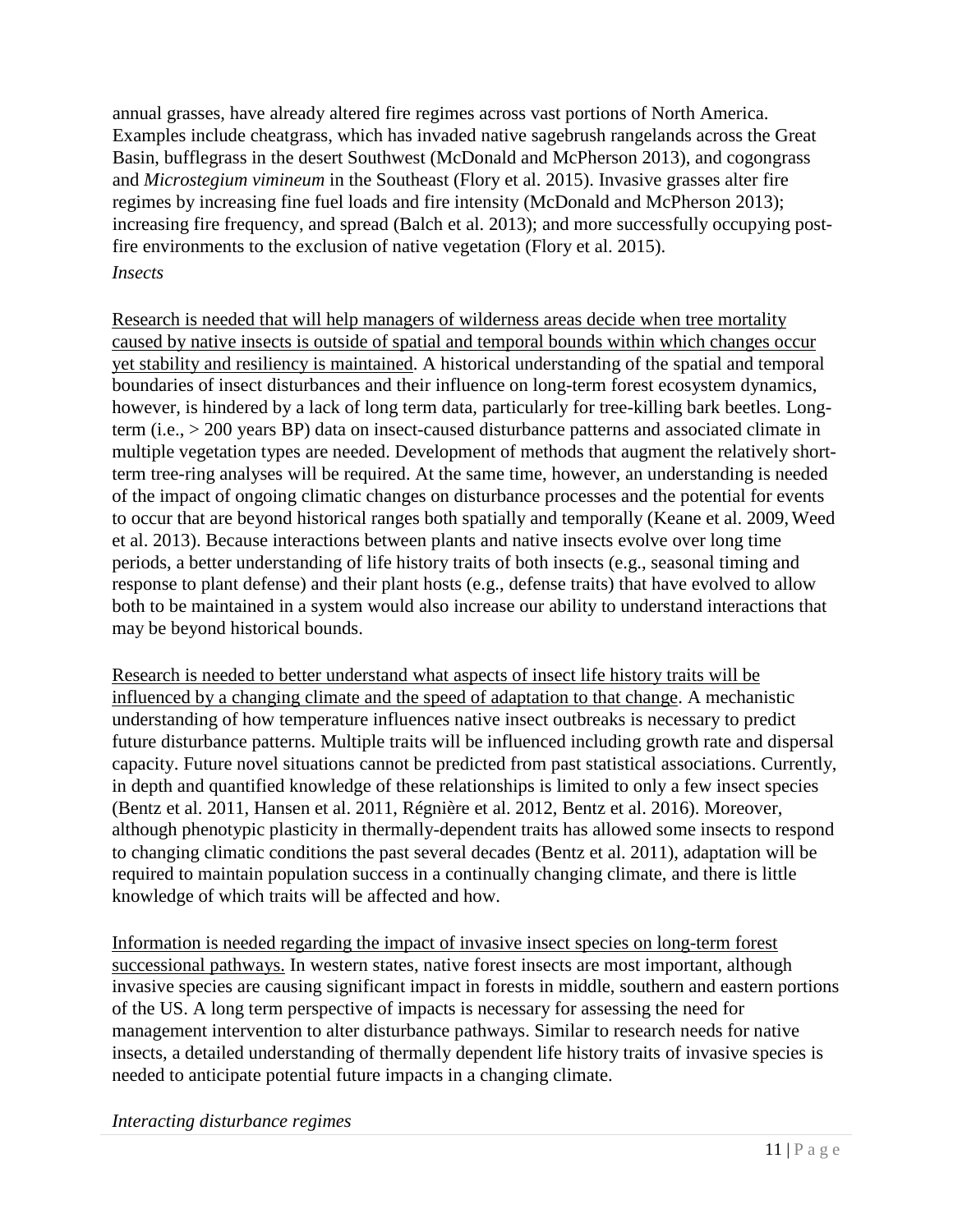Research is needed to help managers anticipate and respond to interactions between types of disturbances that produce rapid and nonlinear change. The occurrence and extent of both fire and insect disturbances are expected to increase as the global climate warms (Dale et al. 2001); the likelihood that insect and fire disturbances will spatially interact on the landscape should also increase. Of particular relevance to wilderness managers are those linked interactions that act in

an additive or synergistic manner because the occurrence of one disturbance can increase the likelihood or magnitude of the other (Buma 2015). Interactions that have compounding influences that alter ecosystem recovery time and trajectory and cascading consequences will also be important to understand (Buma 2015).

Contrasting findings about increased flammability in beetle-killed forests (Hart et al. 2015, Page et al. 2015) point to inadequate understanding of the temporal dynamics of fuels and canopy mediated microclimatic conditions, and to the limitations of current fire behavior modeling. Similarly, although fire-injured trees provide a pulsed resource for bark beetles, no studies to date have documented a bark beetle outbreak following fire (Hood and Bentz 2007, Davis et al. 2012, Powell et al. 2012, Lerch et al. 2016); continued study of how fire and bark beetlesinteract is needed to determine if local epidemics ever affect population dynamics at broader scales. Research is needed to better anticipate the consequences of weather events (such as rain-onsnow events) interacting with vegetative disturbance regimes (e.g., fire and insects), especially when those consequences involve dynamic watershed processes (Benda et al. 1998). This is particularly the case considering climate change, which may alter the frequency of midwinter rains and melt events in high elevation wilderness landscapes.

Research to better anticipate, prevent, and restore altered wilderness fire regimes due to nonnative species is particularly needed. Tree killing pathogens and insects interact with wildfire to change fuel loads, community composition, and potential fire behavior and effects.

A compelling example is provided by the case of Sudden Oak Death (SOD), and emerging infectious disease caused by the pathogen *Phytophthora ramorum*. Landscape scale mortality of tanoak due to SOD in coastal California has resulted in increasing surface fuel loads and increased potential flame lengths, rate of fire spread, and fire intensity (Forrestel et al. 2015). Fire in SOD-affected stands dramatically increased mortality of the very fire-tolerant coast redwood (Metz et al. 2013). Because coast redwood is not directly affected by SOD, the elevated mortality post-fire is attributed to SOD –induced changed in fuel quality, arrangement and amount (Metz et al. 2013).

### **Summary (TBD).**

Natural disturbances have shaped wilderness landscapes in the past, and they surely will play a major role in the character of wilderness landscapes of the future. Understanding disturbance regimes and how they interact with a changing climate, vegetation, and each other, should provide a solid foundation in which to guide future wilderness management.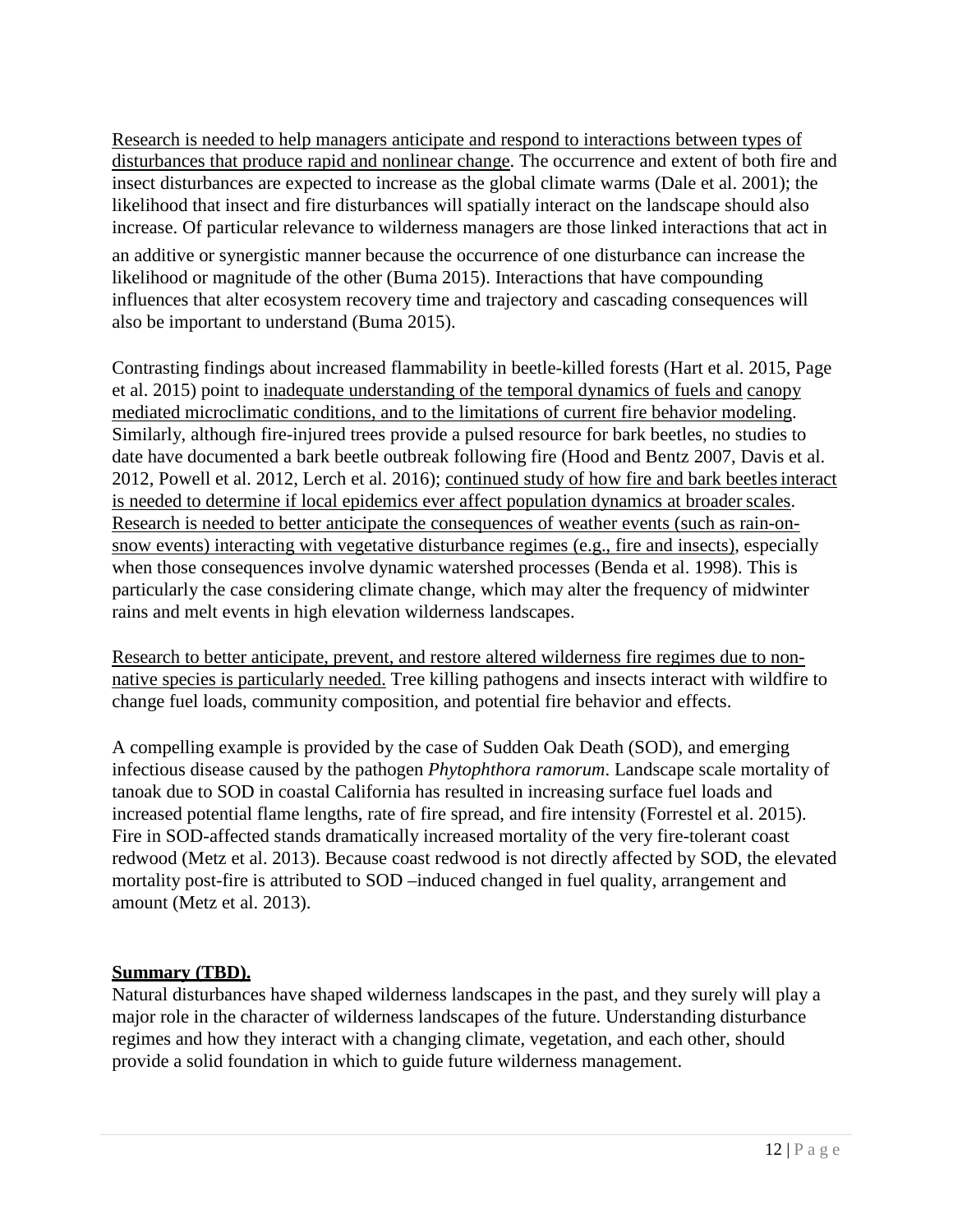### **References**

- Allen, C. D. 2007. Interactions Across Spatial Scales among Forest Dieback, Fire, and Erosion in Northern New Mexico Landscapes. Ecosystems **10**:797-808.
- Anderegg, W. R., J. A. Hicke, R. A. Fisher, C. D. Allen, J. Aukema, B. Bentz, S. Hood, J. W. Lichstein, A. K. Macalady, and N. McDowell. 2015. Tree mortality from drought, insects, and their interactions in a changing climate. New Phytologist **208**:674-683.
- Axelson, J., D. Smith, L. Daniels, and R. Alfaro. 2015. Multicentury reconstruction of western spruce budworm outbreaks in central British Columbia, Canada. Forest Ecology and Management **335**:235-248.
- Bachelet, D., James M. Lenihan, Christopher Daly, and R. P. Neilson. 2000. Interactions between fire,

grazing and climate change at Wind Cave National Park, SD. Ecological Modelling **134**:229244.

Balch, J. K., B. A. Bradley, C. M. D'Antonio, and J. Gómez‐Dans. 2013. Introduced annual grass

increases regional fire activity across the arid western USA (1980–2009). Global Change Biology **19**:173-183.

- Barrett, S. W. 1980. Indian fires in the pre-settlement forests of western Montana. Pages 35-41 *in*  Proceedings of the fire history workshop. Rocky Mountain Forest and Range Experiment Station, Forest Service, USDA, Tucson, Arizona.
- Bebi, P., D. Kulakowski, and T. T. Veblen. 2003. INTERACTIONS BETWEEN FIRE AND SPRUCE BEETLES IN A SUBALPINE ROCKY MOUNTAIN FOREST LANDSCAPE. Ecology **84**:362-371.
- Belote, R. T., A. J. Larson, and M. S. Dietz. 2015. Tree survival scales to community-level effects following mixed-severity fire in a mixed-conifer forest. Forest Ecology and Management **353**:221-231.
- Benda, L. E., D. J. Miller, T. Dunne, G. H. Reeves, and J. K. Agee. 1998. Dynamic landscape systems. River ecology and management: lessons from the Pacific coastal ecoregion. Springer-Verlag, New York:261-288.
- Bentz, B. J., J. Régnière, C. J. Fettig, E. M. Hansen, J. L. Hayes, J. A. Hicke, R. G. Kelsey, J. F. Negrón, and S. J. Seybold. 2010. Climate change and bark beetles of the western United States and Canada: direct and indirect effects. BioScience **60**:602-613.
- Bentz, B. J., R. R. Bracewell, K. E. Mock, and M. E. Pfrender. 2011. Genetic architecture and phenotypic plasticity of thermally-regulated traits in an eruptive species, Dendroctonus ponderosae. Evolutionary Ecology **25**:1269-1288.
- Bentz, B. J., J. P. Duncan, and J. A. Powell. 2016. Elevational shifts in thermal suitability for mountain pine beetle population growth in a changing climate. Forestry **89**:271-283.
- Berg, E. E., J. D. Henry, C. L. Fastie, A. D. De Volder, and S. M. Matsuoka. 2006. Spruce beetle outbreaks on the Kenai Peninsula, Alaska, and Kluane National Park and Reserve, Yukon Territory: relationship to summer temperatures and regional differences in disturbance regimes. Forest Ecology and Management **227**:219-232.
- Billings, W. D. 1992. Ecological Impacts of Cheatgrass and Resultant Fire on Ecosystems in the Western Great Basin.*in* Symposium on Ecology, Management, and Restoration of intermountain Annual Rangelands, Boise, Idaho, USA.
- Black, A. and T. Opperman. 2005. Fire effects planning framework: a user's guide. Gen. Tech. Rep.GTR-RMRS-163WWW, USDA Forest Service, Rocky Mountain Research Station Fort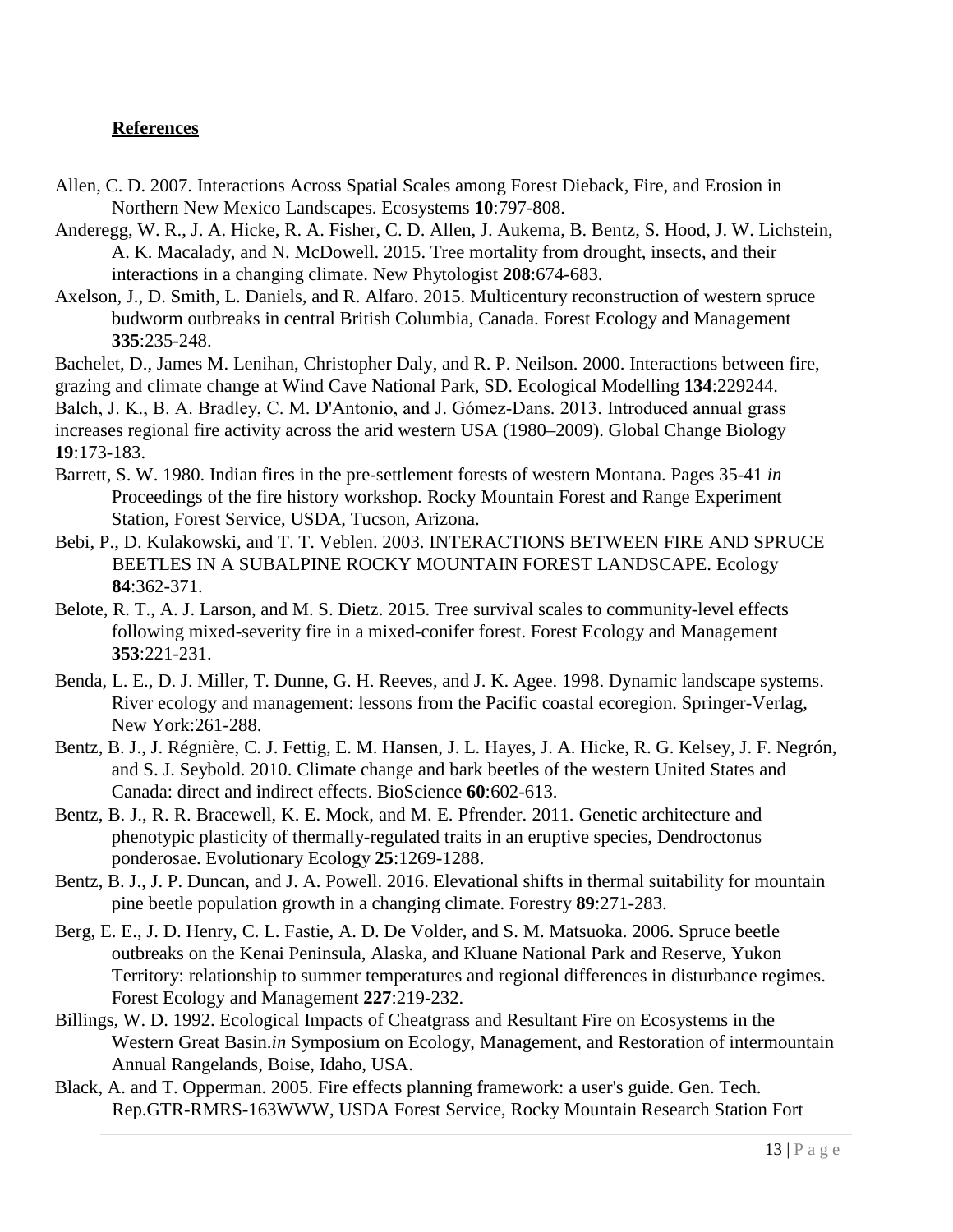Collins, CO.

- Bonnicksen, T. M., M. K. Anderson, H. T. Lewis, C. E. Kay, and R. Knudson. 1999. Native American influences on the developement of forest ecosystems. Pages 439-470 *in* R. C. Szaro, N. C. Johnson, W. T. Sexton, and A. J. Malk, editors. Ecological Stewardship: a common reference for ecosystem management.
- Brunelle, A., G. E. Rehfeldt, B. Bentz, and A. S. Munson. 2008. Holocene records of Dendroctonus bark beetles in high elevation pine forests of Idaho and Montana, USA. Forest Ecology and Management **255**:836-846.
- Buma, B. 2015. Disturbance interactions: characterization, prediction, and the potential for cascading effects. Ecosphere **6**:1-15.
- Collins, B. M., J. D. Miller, A. E. Thode, M. Kelly, J. W. van Wagtendonk, and S. L. Stephens. 2009. Interactions among wildland fires in a long-established Sierra Nevada natural fire area. Ecosystems **12**:114-128.
- Coop, Jonathan D, Sean A Parks, Sarah R McClernan, and Lisa M Holsinger. 2016. "Influences of Prior Wildfires on Vegetation Response to Subsequent Fire in a Reburned Southwestern Landscape." Ecological Applications 26 (2). Wiley Online Library: 346–54
- Coppoletta, M., K. E. Merriam, and B. M. Collins. 2016. Post‐fire vegetation and fuel development influences fire severity patterns in reburns. Ecological Applications **26**:686- 699.
- Dale, V. H., L. A. Joyce, S. McNulty, R. P. Neilson, M. P. Ayres, M. D. Flannigan, P. J. Hanson,
- L. C. Irland, A. E. Lugo, C. J. Peterson, D. Simberloff, F. J. Swanson, B. J. Stocks, and
- B. M. Wotton. 2001. Climate change and forest disturbances. BioScience **51**:723-734. Daly, C., G. H. Taylor, W. P. Gibson, T. W. Parzybok, G. L. Johnson, and P. A. Pasteris. 2000.
- High-quality spatial climate data sets for the United States and beyond. Transactions of the ASAE **43**:1957-1962.
- Davis, R. S., S. Hood, and B. J. Bentz. 2012. Fire-injured ponderosa pine provide a pulsed resource for bark beetles. Canadian Journal of Forest Research **42**:2022-2036.
- DeLuca, T. H. and G. H. Aplet. 2008. Charcoal and carbon storage in forest soils of the Rocky Mountain West. Frontiers in Ecology and the Environment **6**:18-24.
- DeRose, R. J. and J. N. Long. 2007. Disturbance, structure, and composition: Spruce beetle and Engelmann spruce forests on the Markagunt Plateau, Utah. Forest Ecology and Management **244**:16-23.
- Dickinson, Y. 2014. Landscape restoration of a forest with a historically mixed-severity fire regime: What was the historical landscape pattern of forest and openings? Forest Ecology and Management **331**:264-271.
- Dillon, G. K., Z. A. Holden, P. Morgan, M. A. Crimmins, E. K. Heyerdahl, and C. H. Luce. 2011. Both topography and climate affected forest and woodland burn severity in two regions of the western US, 1984 to 2006. Ecosphere **2**:art130.
- Donato, D. C., J. L. Campbell, J. B. Fontaine, and B. E. Law. 2009. Quantifying char in postfire woody detritus inventories. Fire Ecology **5**:104-115.
- Donato, D. C., B. J. Harvey, W. H. Romme, M. Simard, and M. G. Turner. 2013. Bark beetle effects on fuel profiles across a range of stand structures in Douglas-fir forests of Greater Yellowstone. Ecological Applications **23**:3-20.
- Eidenshink, J., B. Schwind, K. Brewer, Z. L. Zhu, B. Quayle, and S. Howard. 2007. A project for monitoring trends in burn severity. Fire Ecology **3(1)**:3-21.
- Fettig, C. J., K. E. Gibson, A. S. Munson, and J. F. Negrón. 2014. Cultural practices for prevention and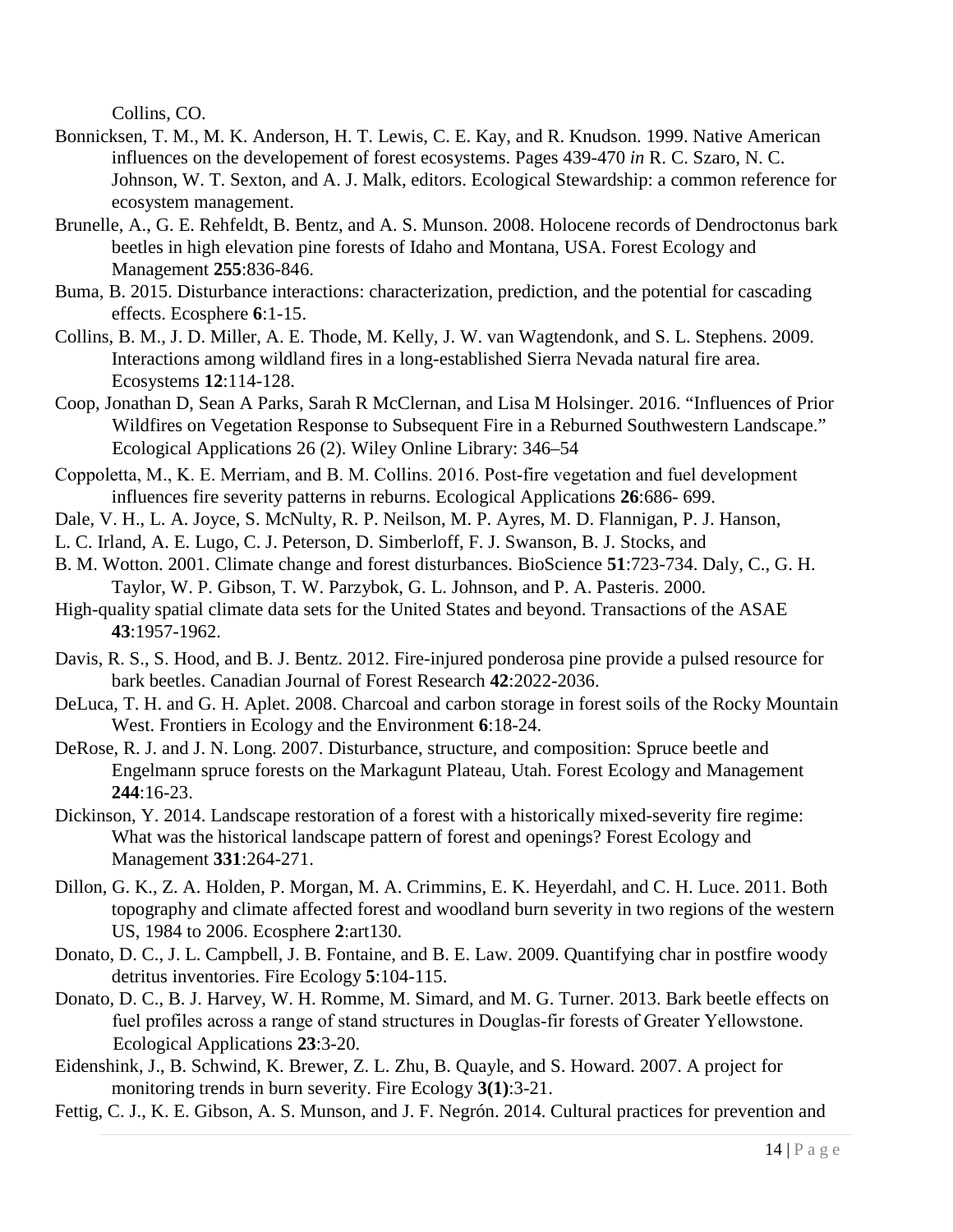mitigation of mountain pine beetle infestations. Forest Science **60**:450- 463.

- Flory, S. L., K. Clay, S. M. Emery, J. R. Robb, and B. Winters. 2015. Fire and non‐native grass invasion interact to suppress tree regeneration in temperate deciduous forests. Journal of Applied Ecology **52**:992-1000.
- Fontaine, J. B., D. C. Donato, W. D. Robinson, B. E. Law, and J. B. Kauffman. 2009. Bird communities following high-severity fire: response to single and repeat fires in a mixed- evergreen forest. Forest Ecology and Management **257**:1496-1504.
- Forrestel, A. B., B. S. Ramage, T. Moody, M. A. Moritz, and S. L. Stephens. 2015. Disease, fuels and potential fire behavior: Impacts of Sudden Oak Death in two coastal California forest types. Forest Ecology and Management **348**:23-30.
- Haire, S. L., K. McGarigal, and C. Miller. 2013. Wilderness shapes contemporary fire size distributions across landscapes of the western United States. Ecosphere **4**:Aritcle 15.
- Hannah, L., Flint, L., Syphard, A. D., Moritz, M. A., Buckley, L. B., & McCullough, I. M. (2014). Finegrain modeling of species' response to climate change: holdouts, stepping- stones, and microrefugia. Trends in ecology & evolution, 29(7), 390-397.
- Hansen, A., K. Ireland, K. Legg, R. Keane, E. Barge, M. Jenkins, and M. Pillet. 2016. Complex Challenges of Maintaining Whitebark Pine in Greater Yellowstone under Climate Change: A Call for Innovative Research, Management, and Policy Approaches. Forests **7**:54.
- Hansen, E. M., B. J. Bentz, J. A. Powell, D. R. Gray, and J. C. Vandygriff. 2011. Prepupal diapause and instar IV developmental rates of the spruce beetle, Dendroctonus rufipennis (Coleoptera: Curculionidae, Scolytinae). Journal of insect physiology **57**:1347-1357.
- Hansen, E. M., M. C. Amacher, H. Van Miegroet, J. N. Long, and M. G. Ryan. 2015. Carbon dynamics in central US rockies lodgepole pine type after mountain pine beetle outbreaks. Forest Science **61**:665-679.

Hart, S. J., T. T. Veblen, K. S. Eisenhart, D. Jarvis, and D. Kulakowski. 2014. Drought induces spruce beetle (Dendroctonus rufipennis) outbreaks across northwestern Colorado.

Ecology **95**:930-939.

- Hart, S. J., T. Schoennagel, T. T. Veblen, and T. B. Chapman. 2015. Area burned in the western United States is unaffected by recent mountain pine beetle outbreaks. Proceedings of the National Academy of Sciences **112**:4375-4380.
- Hawbaker, T. J., V. C. Radeloff, A. D. Syphard, Z. Zhu, and S. I. Stewart. 2008. Detection rates of the MODIS active fire product in the United States. Remote Sensing of Environment **112**:26562664.
- Heyerdahl, E. K., L. B. Brubaker, and J. K. Agee. 2002. Annual and decadal climate forcing of historical fire regimes in the interior Pacific Northwest, USA. The Holocene **12**:597-604.
- Hicke, J. A., C. D. Allen, A. R. Desai, M. C. Dietze, R. J. Hall, D. M. Kashian, D. Moore, K. F. Raffa, R. N. Sturrock, and J. Vogelmann. 2012a. Effects of biotic disturbances on forest carbon cycling in the United States and Canada. Global Change Biology **18**:7-34.
- Hicke, J. A., M. C. Johnson, J. L. Hayes, and H. K. Preisler. 2012b. Effects of bark beetle-caused tree mortality on wildfire. Forest Ecology and Management **271**:81-90.
- Hood, S. and B. Bentz. 2007. Predicting postfire Douglas-fir beetle attacks and tree mortality in the northern Rocky Mountains. Canadian Journal of Forest Research **37**:1058-1069.
- Hood, S., A. Sala, E. K. Heyerdahl, and M. Boutin. 2015. Low‐severity fire increases tree defense against bark beetle attacks. Ecology **96**:1846-1855.

Jarvis, D. S. and D. Kulakowski. 2015. Long‐term history and synchrony of mountain pine beetle outbreaks in lodgepole pine forests. Journal of Biogeography **42**:1029-1039.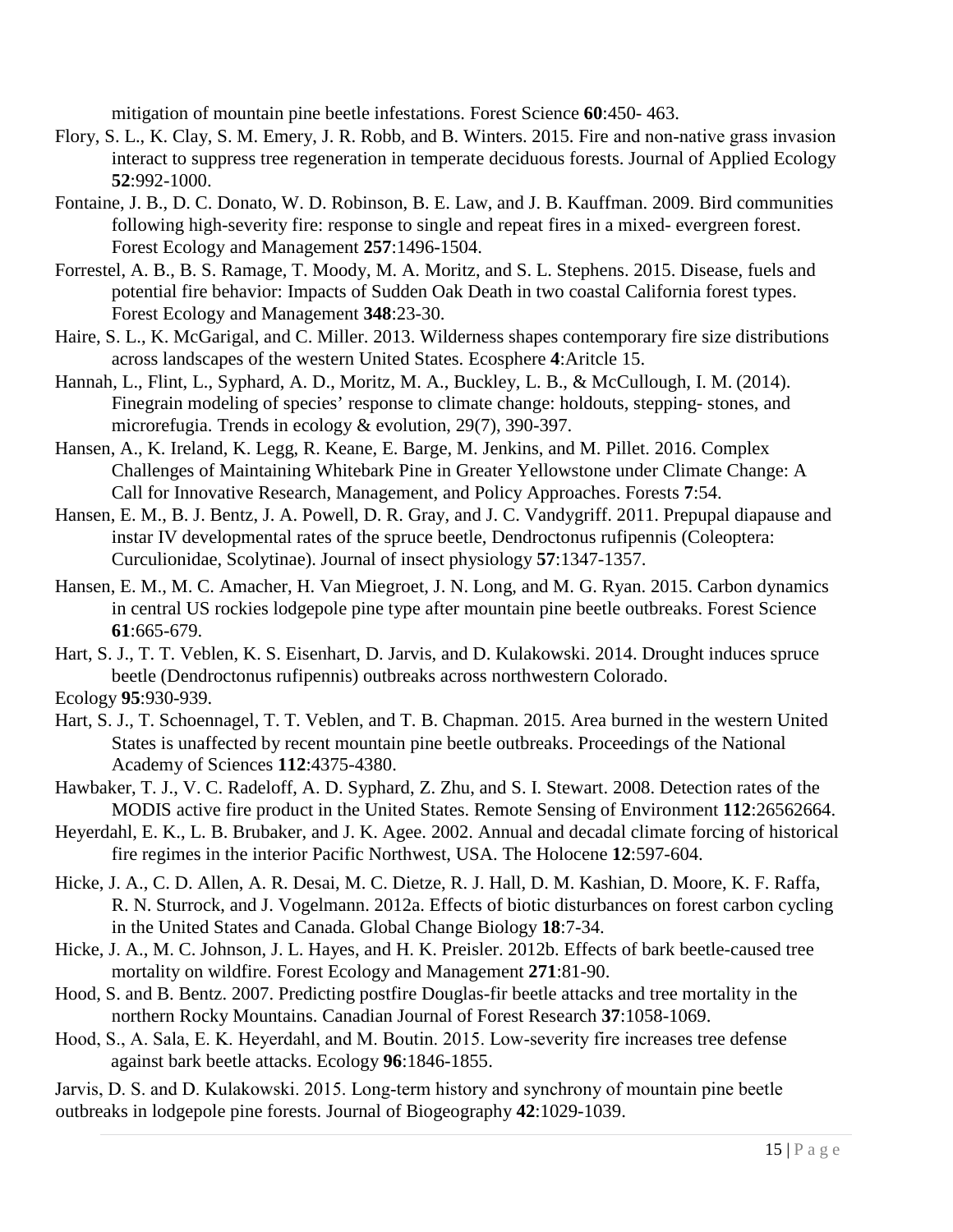Jenkins, M. J., J. B. Runyon, C. J. Fettig, W. G. Page, and B. J. Bentz. 2014. Interactions among the Mountain Pine Beetle, Fires, and Fuels. Forest Science **60**:489-501.

- Karau, E. C. and R. E. Keane. 2007. Determining landscape extent for succession and disturbance simluation modeling. Landscape Ecology **22**:993-1006.
- Kayes, L. J. and D. B. Tinker. 2012. Forest structure and regeneration following a mountain pine beetle epidemic in southeastern Wyoming. Forest Ecology and Management **263**:57-66.

Keane, R. E. 2000. The importance of wilderness to whitebark pine research and management.

- Pages 84-93 *in* Proceedings of the symposium: Wilderness Science: In a time for change. Volume 3: Wilderness as a Place for Scientific Inquiry. USDA Forest Service General Technical Report RMRS-P-15-VOL-3, Missoula, MT USA.
- Keane, R. E. 2012. Creating historical range of variation (HRV) time series using landscape modeling: overview and issues. Pages 113-128 *in* J. A. Wiens, G. D. Hayward, H. S. Stafford, and C. Giffen, editors. Historical Environmental Variation in Conservation and Natural Resource Management. John Wiley and Sons, Hoboken, New Jersey.
- Keane, R. 2013. Disturbance regimes and the historical range of variation in terrestrial ecosystems [Chapter 389].
- Keane, R. E., K. C. Ryan, and S. W. Running. 1996. Simulating effects of fire on northern Rocky Mountain landscapes with the ecological process model FIRE-BGC. Tree Physiology **16**:319331.
- Keane, R. E., P. F. Hessburg, P. B. Landres, and F. J. Swanson. 2009. The use of historical range and variability (HRV) in landscape management. Forest Ecology and Management **258**:1025-1037.
- Keane, R. E. and E. Karau. 2010. Evaluating the ecological benefits of wildfire by integrating fire and ecosystem simulation models. Ecological Modelling **221**:1162-1172.
- Keane, R. E., D. F. Tomback, C. A. Aubry, A. D. Bower, E. M. Campbell, C. L. Cripps, M. B. Jenkins, M. F. Mahalovich, M. Manning, S. T. McKinney, M. P. Murray, D. L. Perkins,
- D. P. Reinhart, C. Ryan, A. W. Schoettle, and C. M. Smith. 2012. A range-wide restoration strategy for whitebark pine forests. General Techical Report RMRS-GTR- 279, USDA Forest Service Rocky Mountain Research Station, Fort Collins, Colorado.
- Kolb, T. E., C. J. Fettig, B. J. Bentz, J. E. Stewart, A. S. Weed, J. A. Hicke, and M. P. Ayres.
- 2016. Forest insect and fungal pathogen responses to drought [Chapter 6].
- Kulakowski, D., T. T. Veblen, and P. Bebi. 2003. Effects of fire and spruce beetle outbreak legacies on the disturbance regime of a subalpine forest in Colorado. Journal of Biogeography **30**:14451456.
- Kurz, W. A., C. Dymond, G. Stinson, G. Rampley, E. Neilson, A. Carroll, T. Ebata, and L. Safranyik. 2008. Mountain pine beetle and forest carbon feedback to climate change. Nature **452**:987-990.
- Larson, A. J., R. T. Belote, C. A. Cansler, S. A. Parks, and M. S. Dietz. 2013. Latent resilience in ponderosa pine forest: effects of resumed frequent fire. Ecological Applications **23**:1243- 1249.
- Lauvaux, C. A., C. N. Skinner, and A. H. Taylor. 2016. High severity fire and mixed conifer forestchaparral dynamics in the southern Cascade Range, USA. Forest Ecology and Management **363**:74-85.
- Lerch, A. P., J. A. Pfammatter, B. J. Bentz, and K. F. Raffa. 2016. Mountain Pine Beetle Dynamics and Reproductive Success in Post-Fire Lodgepole and Ponderosa Pine Forests in Northeastern Utah. PLoS ONE **11**:e0164738.

Logan, J. A., W. W. Macfarlane, and L. Willcox. 2010. Whitebark pine vulnerability to climate‐ driven mountain pine beetle disturbance in the Greater Yellowstone Ecosystem. Ecological Applications **20**:895-902.

Maruoka, K. R. and J. K. Agee. 1994. Fire Histories: Overview of Methods and Applications.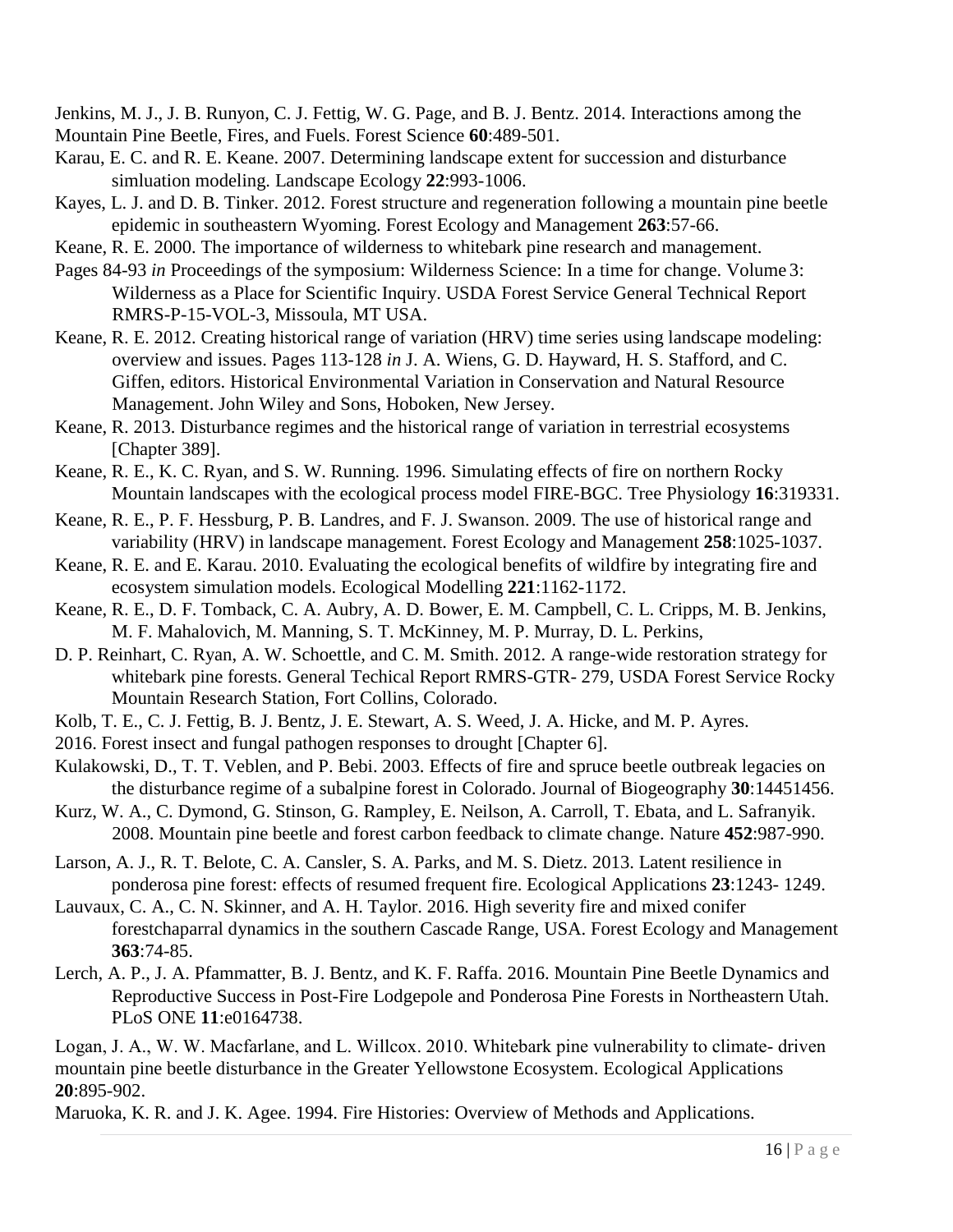Technical Notes BMNRI-TN-2, Blue Mountains Natural Resources Institute.

- Mattson, W., R. Lawrence, R. Haack, D. Herms, and P. Charles. 1988. Plant defensive strategies for different insect feeding guilds in relation to plant ecological strategies and intimacy of host association. Mechanisms of plant resistance to insects:1-38.
- McCullough, D. G., R. A. Werner, and D. Neumann. 1998. Fire and insects in northern and boreal forest ecosystems of North America. Annual Review of Entomology **43**:107-127.
- McDonald, C. and G. McPherson. 2013. Creating hotter fires in the Sonoran Des-ert: buffelgrass produces copious fuels and high fire temperatures. Fire Ecology **9**:26-39.
- McKenzie, D., D. L. Peterson, and J. K. Agee. 2000. Fire frequency in the interior Columbia River basin: building regional models from fire history data. Ecological Applications **10**:1497-1516.
- McKenzie, D. and J. Littell. 2011. Climate change and wilderness fire regimes. International Journal of Wilderness **17**:22-27.
- McKenzie, D., C. Miller, and D. A. Falk, editors. 2011. The landscape ecology of fire. Springer Ltd., Dordrecht, The Netherlands.
- Meigs, G. W., R. E. Kennedy, A. N. Gray, and M. J. Gregory. 2015. Spatiotemporal dynamics of recent mountain pine beetle and western spruce budworm outbreaks across the Pacific Northwest Region, USA. Forest Ecology and Management **339**:71-86.
- Metz, M. R., J. M. Varner, K. M. Frangioso, R. K. Meentemeyer, and D. M. Rizzo. 2013.
- Collateral damage: fire and Phytophthora ramorum interact to increase mortality in coast redwood.
- Miller, C. 2007. Simulation of the consequences of different fire regimes to support wildland fire use decisions. Fire Ecology **3(2)**:83-102.
- Miller, C. 2012. The hidden consequences of fire suppression. Park Science **28**:75-80.
- Miller, C. and G. H. Aplet. 2016. Progress in Wilderness Fire Science: Embracing Complexity. Journal of Forestry **114**:373-383.
- Morgan, P., E. K. Heyerdahl, C. Miller, A. M. Wilson, and C. E. Gibson. 2014. Northern Rockies pyrogeography: an example of fire atlas utility. Fire Ecology **10(1)**:14-30.
- Morris, J. L. and A. Brunelle. 2012. Pollen accumulation in lake sediments during historic spruce beetle disturbances in subalpine forests of southern Utah, USA. The Holocene **22**:961- 974.
- Morris, J. L., C. J. C. Mustaphi, V. A. Carter, J. Watt, K. Derr, M. F. Pisaric, R. S. Anderson, and A. R. Brunelle. 2015. Do bark beetle remains in lake sediments correspond to severe outbreaks? A review of published and ongoing research. Quaternary International **387**:72-86.
- O'Connor, C. D., A. M. Lynch, D. A. Falk, and T. W. Swetnam. 2015. Post-fire forest dynamics and climate variability affect spatial and temporal properties of spruce beetle outbreaks on a Sky Island mountain range. Forest Ecology and Management **336**:148-162.
- Page, W. G., M. E. Alexander, and M. J. Jenkins. 2015. Effects of bark beetle attack on canopy fuel flammability and crown fire potential in lodgepole pine and Engelmann spruce forests.
- Paine, R. T., M. J. Tegner, and E. A. Johnson. 1998. Compounded perturbations yield ecological surprises. Ecosystems **1**:535-545.
- Parisien, M., S. Snetsinger, J. A. Greenberg, C. R. Nelson, T. Schoennagel, S. Z. Dobrowski, and M.

A. Moritz. 2012. Spatial variability in wildfire probability across the western United States. International Journal of Wildland Fire **21**:313-327.

Parks, S. A. 2014a. Mapping day-of-burning with coarse-resolution satellite fire-detection data. International Journal of Wildland Fire **23**:215-223.

Parks, S. A., C. Miller, C. R. Nelson, and Z. A. Holden. 2014b. Previous fires moderate burn severity of subsequent wildland fires in two large western US wilderness areas.

Ecosystems **17**:29-42.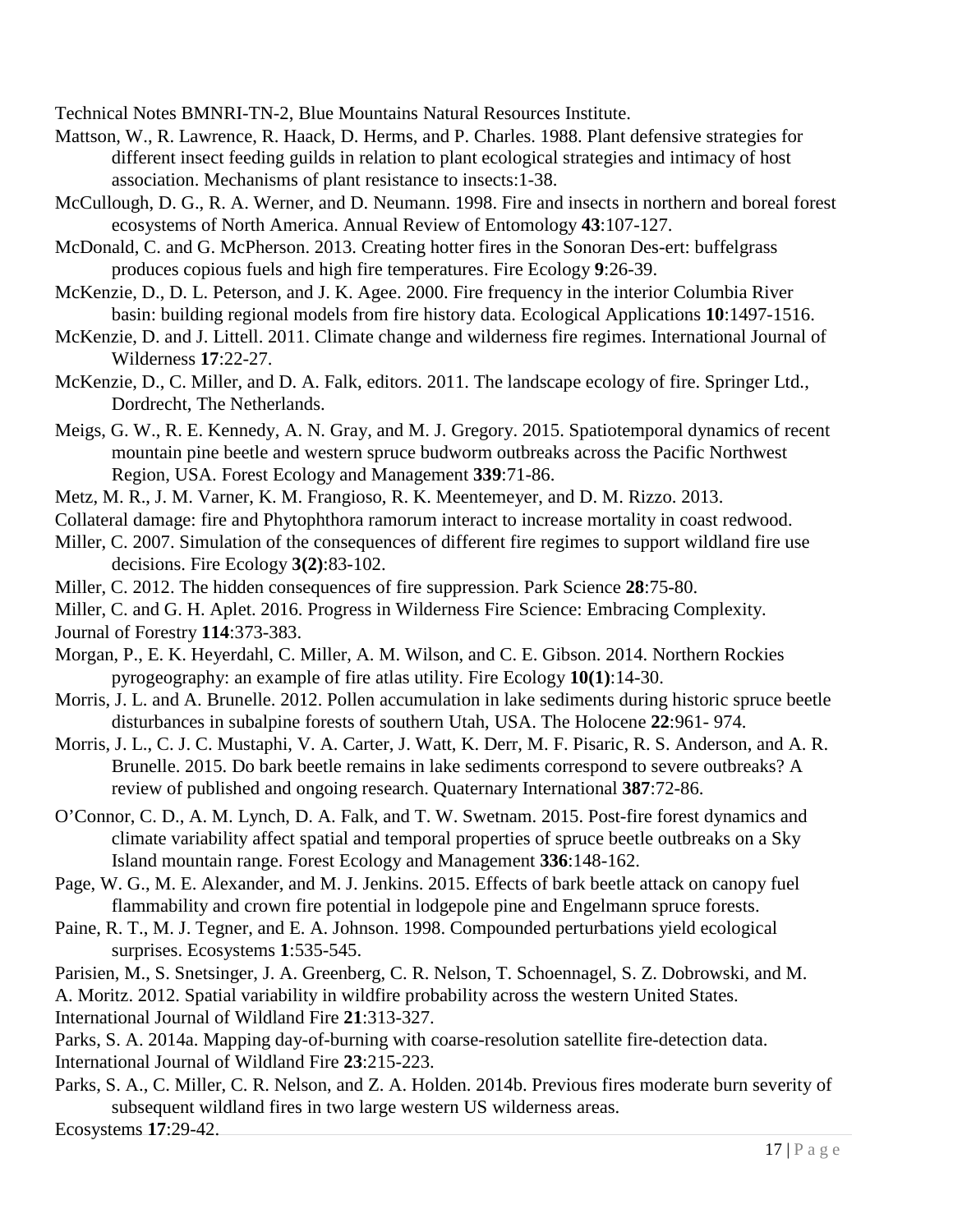- Parks, S. A., M.-A. Parisien, C. Miller, and S. Z. Dobrowski. 2014c. Fire Activity and Severity in the Western US Vary along Proxy Gradients Representing Fuel Amount and Fuel Moisture. PLoS ONE **9**:e99699
- Parks, S. A., L. M. Holsinger, C. Miller, and C. R. Nelson. 2015. Wildland fire as a self- regulating mechanism: the role of previous burns and weather in limiting fire progression. Ecological Applications **25**:1478-1492.
- Parks, S. A., M. Carol, T. A. John, M. H. Lisa, P. Marc-André, and Z. D. Solomon. 2016a. How will climate change affect wildland fire severity in the western US? Environmental Research Letters **11**:035002.
- Parks, S. A., C. Miller, L. M. Holsinger, S. Baggett, and B. J. Bird. 2016b. Wildland fire limits subsequent fire occurrence.
- Parks, Sean A., Lisa M. Holsinger, Carol Miller, and Marc-André Parisien. 2018. "Analog-Based Fire Regime and Vegetation Shifts in Mountainous Regions of the Western US." Ecography 41 (6). Wiley/Blackwell (10.1111): 910–21. https://doi.org/10.1111/ecog.03378.
- Perkins, D. L. and T. W. Swetnam. 1996. A dendroecological assessment of whitebark pine in the Sawtooth–Salmon River region, Idaho. Canadian Journal of Forest Research **26**:2123- 2133.
- Peterson, G. D. 2002. Contagious Disturbance, Ecological Memory, and the Emergence of Landscape Pattern. Ecosystems **5**:329-338.
- Pickett, S. T. A. and P. S. White. 1985. The ecology of natural disturbance and patch dynamics.
- Academic Press, San Diego, California, USA.
- Powell, E. N., P. A. Townsend, and K. F. Raffa. 2012. Wildfire provides refuge from local extinction but is an unlikely driver of outbreaks by mountain pine beetle. Ecological Monographs **82**:69-84.
- Raffa, K. F., B. H. Aukema, B. J. Bentz, A. L. Carroll, J. A. Hicke, M. G. Turner, and W. H. Romme. 2008. Cross-scale drivers of natural disturbances prone to anthropogenic amplification: the dynamics of bark beetle eruptions. BioScience **58**:501-517.
- Régnière, J., R. St-Amant, and P. Duval. 2012. Predicting insect distributions under climate change from physiological responses: spruce budworm as an example. Biological Invasions **14**:1571-1586.
- Rehfeldt, G. E. and B. C. Jaquish. 2010. Ecological impacts and management strategies for western larch in the face of climate-change. Mitigation and Adaptation Strategies for Global Change **15**:283-306.
- Rollins, M. G., P. Morgan, and T. Swetnam. 2002. Landscape-scale controls over 20th century fire occurrence in two large Rocky Mountain (USA) wilderness areas. Landscape Ecology **17**:539557.
- Rollins, M. G., R. E. Keane, Z. Zhu, and J. P. Menakis. 2006. An overview of the LANDFIRE prototype project. Pages 5-43 *in* M. G. Rollins and C. K. Frame, editors. USDA, Forest Service, Rocky Mountain Research Station, Fort Collins, CO.
- Ryerson, D. E., T. W. Swetnam, and A. M. Lynch. 2003. A tree-ring reconstruction of western spruce budworm outbreaks in the San Juan Mountains, Colorado, USA. Canadian Journal of Forest Research **33**:1010-1028.
- Santoro, A. E., M. J. Lombardero, M. P. Ayres, and J. J. Ruel. 2001. Interactions between fire and bark beetles in an old growth pine forest. Forest Ecology and Management **144**:245- 255.
- Savage, M. and J. N. Mast. 2005. How resilient are southwestern ponderosa pine forests after crown fire? Canadian Journal of Forest Research **35**:967-977.
- Sestrich, Clint M, Thomas E McMahon, and Michael K Young. 2011. "Influence of Fire on Native and Nonnative Salmonid Populations and Habitat in a Western Montana Basin." Transactions of the American Fisheries Society 140 (1). Taylor & Francis: 136–46.